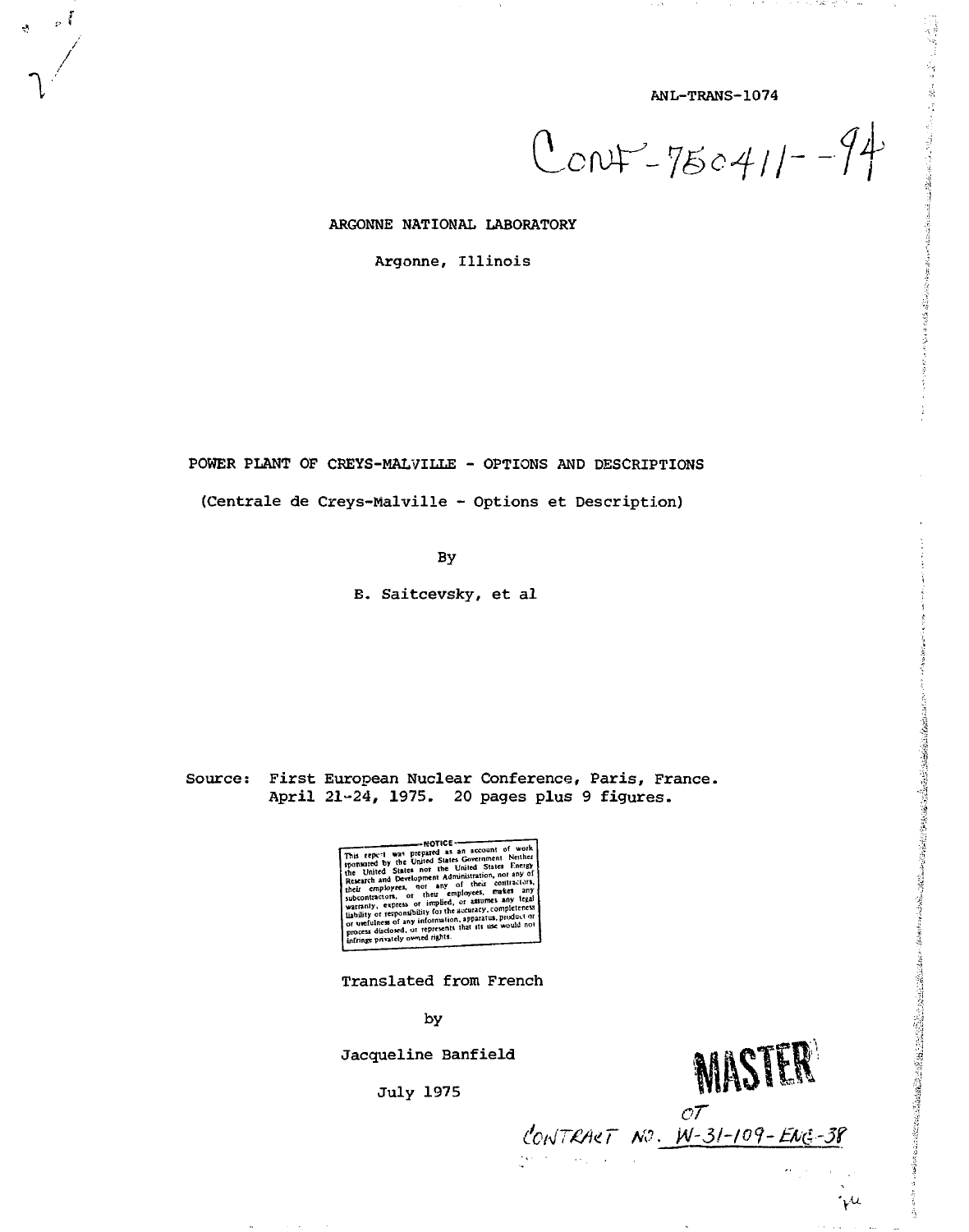Waster ماليما

بالمرادات

POWER PLANT OF CREYS-MALVILLE

OPTIONS AND DESCRIPTIONS

BY

9 100 422 Messrs. B. Saitcevsky, E. Robert, R. Casini, K. Janberg - NERSA France Messrs. J. Megy, JP. Crette, F. Granito, J. Leduc - Project Super-Phenix  $\Sigma$  //s  $\mathcal{L}^{\mathcal{A}}_{\mathcal{A}}$  , and  $\mathcal{L}^{\mathcal{A}}_{\mathcal{A}}$  $\prime$ Saclay Power Plant France

1975 Conference of ANS at Paris France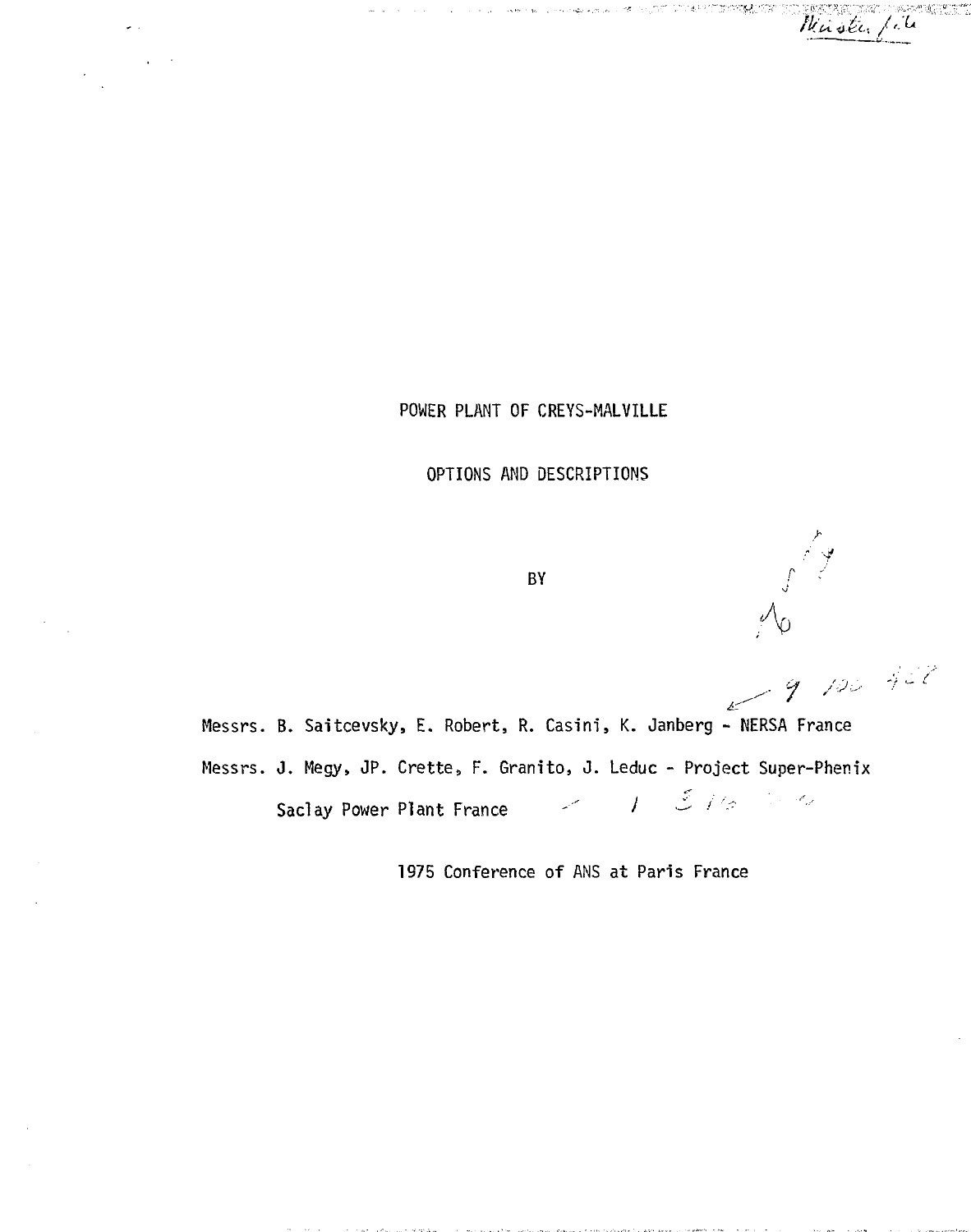### POWER PLANT OF CREYS-MALVILLE

#### OPTIONS AND DESCRIPTIONS

Messrs. B. Saitcevsky, E. Robert, R. Casini, K. Janberg - NERSA France MESSRS. J. MEGY, JP. CRETTE, F. GRAMITO, J. LEDUC - PROJECT SUPER-PHENIX

SACLAY POWER PLANT FRANCE

### **SUMMARY**

The power plant of CREYS-MALVILLE is the third stage of a program which began with the experimental pile RAPSODIE and the demonstration power plant PHENIX. This is a first industrial realization in which the prime contractor will be NERSA and of which the steam plant will be supplied by the SUPER-PHENIX group under license of the Commissariat a 1'Energie Atomique (CEA).

The power plant of CREYS-MALVILLE will be a base loaded power plant. The essential of the options which were taken for PHENIX, were preserved. (fuel UO 2-PuO 2, integral primary system, core instrumentatiop, handling mechanisms etc.) . The principal modifications have to do with the number of secondary systems, the primary sodium purification system, and the steam generators etc. A general description of the power and its operation is given.

The preliminary excavation work has started. The preliminary safety report is being reviewed. The construction permit should be given this year. {Translators note: report has no date)

-paga 1-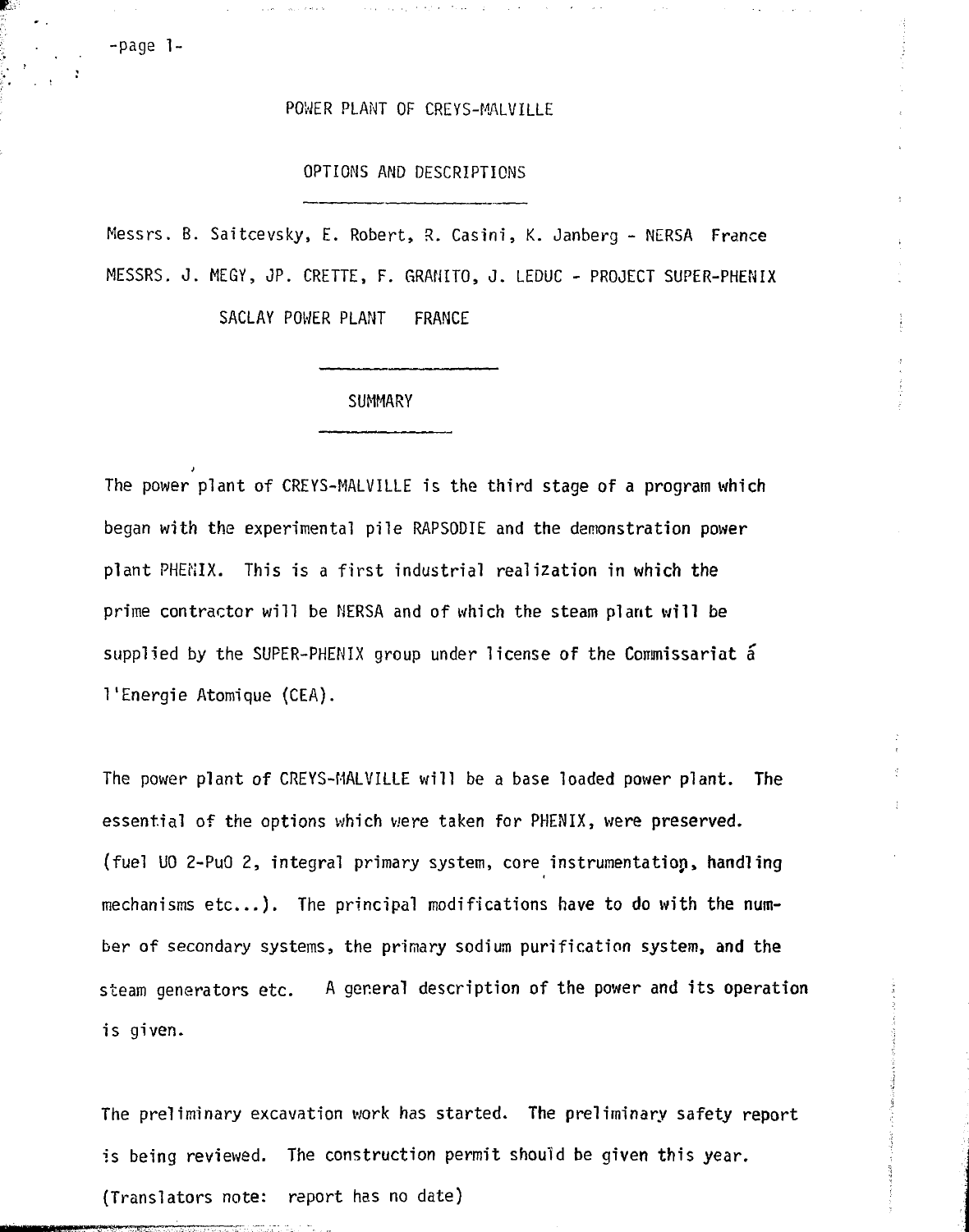# **I - KiTRGDUCT'O.'i -**

**France has been engaged for approximately 20 years, in the study and development of fast sodium-cooled reactors. This has been characterized in three stages:**

a a company to the set of the state of the state of the state of the state of the state of the state of the state of the state of the state of the state of the state of the state of the state of the state of the state of t

 $\frac{1}{6}$ 

ja<br>S

**- The realization by the Commissariat a l'Energie Atomique of an experimental reactor, RAPSODIE, started in 1967, at a power of 20 With, and increased to 40 MWth under the name of FORTISSIMO, in 1970. This reactor is actually an indispensable tool for performing experimental irradiations.**

**- The construction of a demonstration power plant PHtfJIX with a power of 250 MM electric by a joint team of Connissariat a l'Energie Atomique - Electricite de France -{E D f). This power plant allows testing of materials in large scale under representative conditions. Further, it allows performance of irradiations of important quantities of fuel under** conditions of fluence as in a commercial reactor. Coupled to the French **network since December 1973, it has, during its first performing year, a production of electricity quite comparable to that of a fissile power plant.**

**- The following stage, actually in progress, is the realization of -, power plant at CREYS-MALV1LLE with an electric power of 1200 Mil, a stage that precedes that of the large commercial power plants. The question is to realize an installation able to generate electricity under conditions that may be compared with other power plants equipped with proven reactors, and especially with the light water nuclear plants, ..hether considered fron?**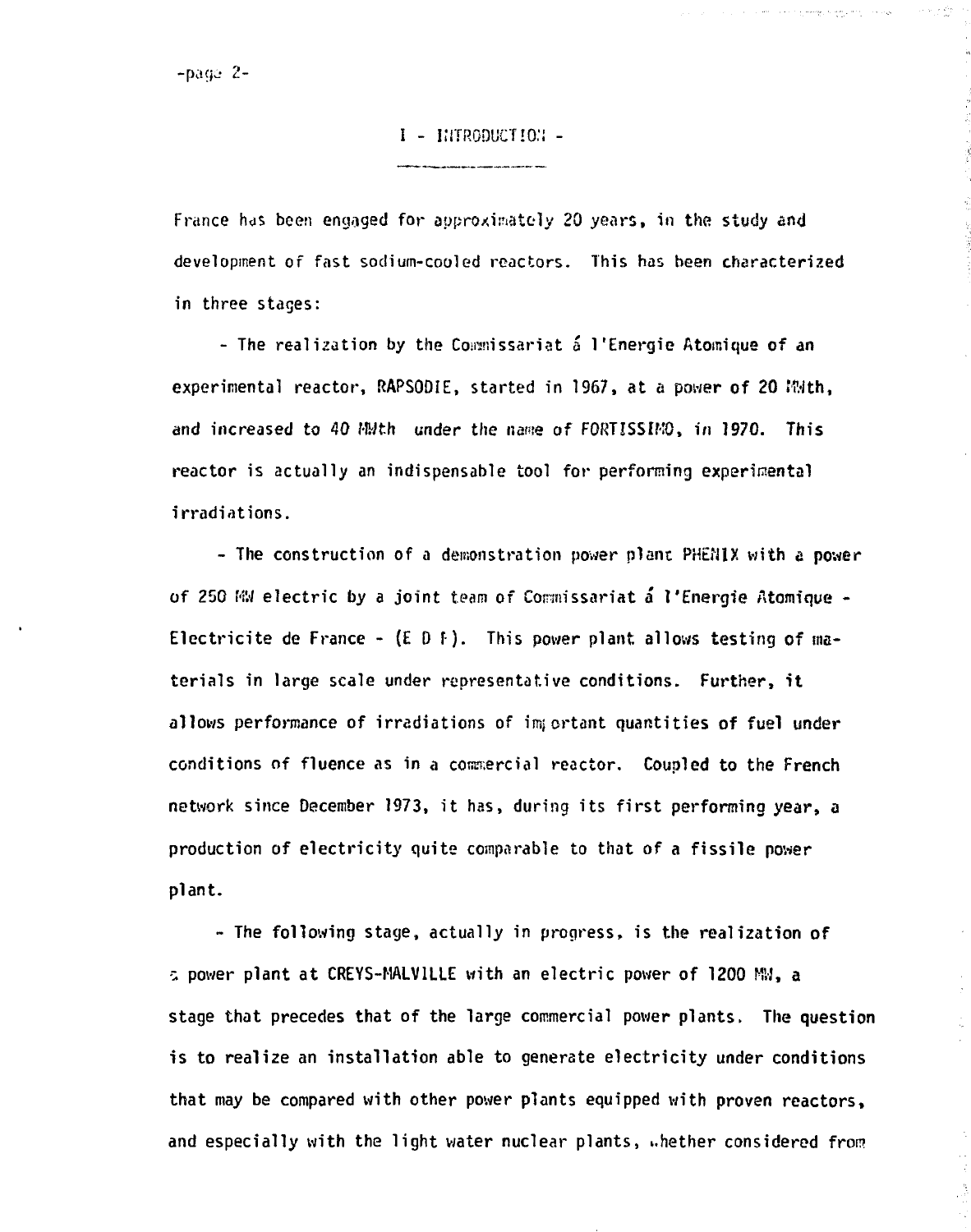$-$ pane  $3-$ 

the point of view of safety, reliability, construction or operation.

For this power plant, the prime contractor and operator is the Societe HERSA (Centrale Hucleaire Europeenne Rapide, Societe Anonyme) which combines the three large Europeans electricity producers: Electricite de France, (E.D.F.) ENTE NAZIONALE PER L'ENERGIA ELETTRICA (ENEL) and RHEINISCH-WESTFALISHES ELEKTRIZITATSWERK (RWE), their participation being respectively of 51%, 33%, and 16%.

 $\mathcal{W}^{\mathcal{A}}_{\mathcal{W}^{\mathcal{A}}_{\mathcal{A}}}$  is defined in

小学校の のうちょう あいこう

The supply of the nuclear steam plant is assured in the framework of a unique responsibility, by the SUPER-PHENIX group which consolidates the Societes ALSTHOM-NEYRPIC, FIVES-CAIL BABCOCK, NUCLEARE ITALIANA REATTORI AVANZATI (NIRA) and TECHNICATOME. The Super-Phenix boiler is the object of a license, granted by CEA to the Groupement pour les Neutrons Rapides (fast neutrons), formed by ALSTHOM-HEYRPIC and FIVE-CAIL BAGCOCK and NIRA. The necessary information is transmitted to these enterprises by TECHHICATOME acting in the name of CEA. The Groupement pour les Neutrons Rapides (GNR) has for its vocation the industrialization and commercialization of the fast-neutron steam plant regenerators in France. The Société NIRA plays the same role in Italy.

SUPER-PHENIX group has for its authorized agent, ALSTHOM, and has entrusted the engineering to a joint team, organized by agents of CIRNA (a subsidiary, consolidating in the field of fast neutrons, the means of the Societes TECHNICATOME and of the Groupement pour les Activitees Atomiques et Avancees (GAAA) and that of the HIRA.

The development of the three stages named above was assured thanks to the program of research followed by the Commissariat a l'Energie Atomique (CEA), and to which the Services de Recherches de l'Electricite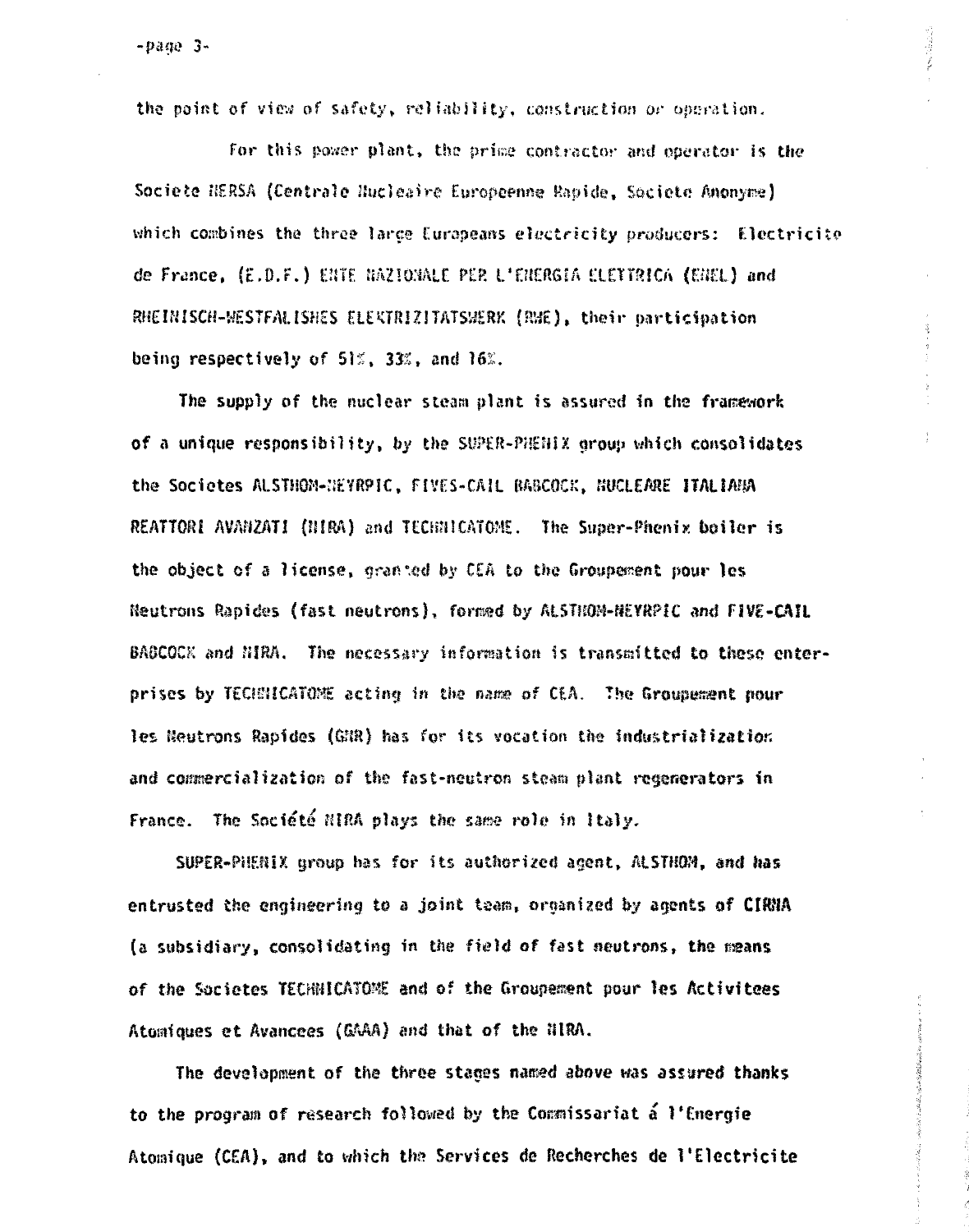计子 西北

 $-*page 4*$ -

de France, were closely ass<sup>s</sup>ciated.

#### **2 - SPECIFICATIONS AND BASIC OPTIONS**

**The different characteristics of the power were established or selected from certain options, fixed from the beginning of the project study. These options themselves derive from the large characteristic choices of the type of channels, and the state of development of the particular characteristics of the structures planned for the project, etc**

## **2" ] " SPECIFICATIONS**

**The first concern of the designer was, no doubt, to assure the co»tinuity uith PiiZHIS, which has had satisfactory performance. The characteristics and new materials of the channels were thus tested at a representative scale. A pure end simple reproduction for CREYS-MALVILLE of the adopted solutions for PtOIX is the assurance of a satisfactory functioning of the installation. Of course, the acquired experience, allows management of those solutions. A second preoccupation was to conceive, within possibilities, a power plant able to operate as a "base load plant", which is to say, able to satisfy the demands of a national network in the manner as a nuclear plant of another type. It is in that perspective that primary concern was given to reliability of the installation, and inat annual refueling was chosen.**

**Another specification quite in line with the above, is to prefer deliberately, when choice permits, tested materials and solution**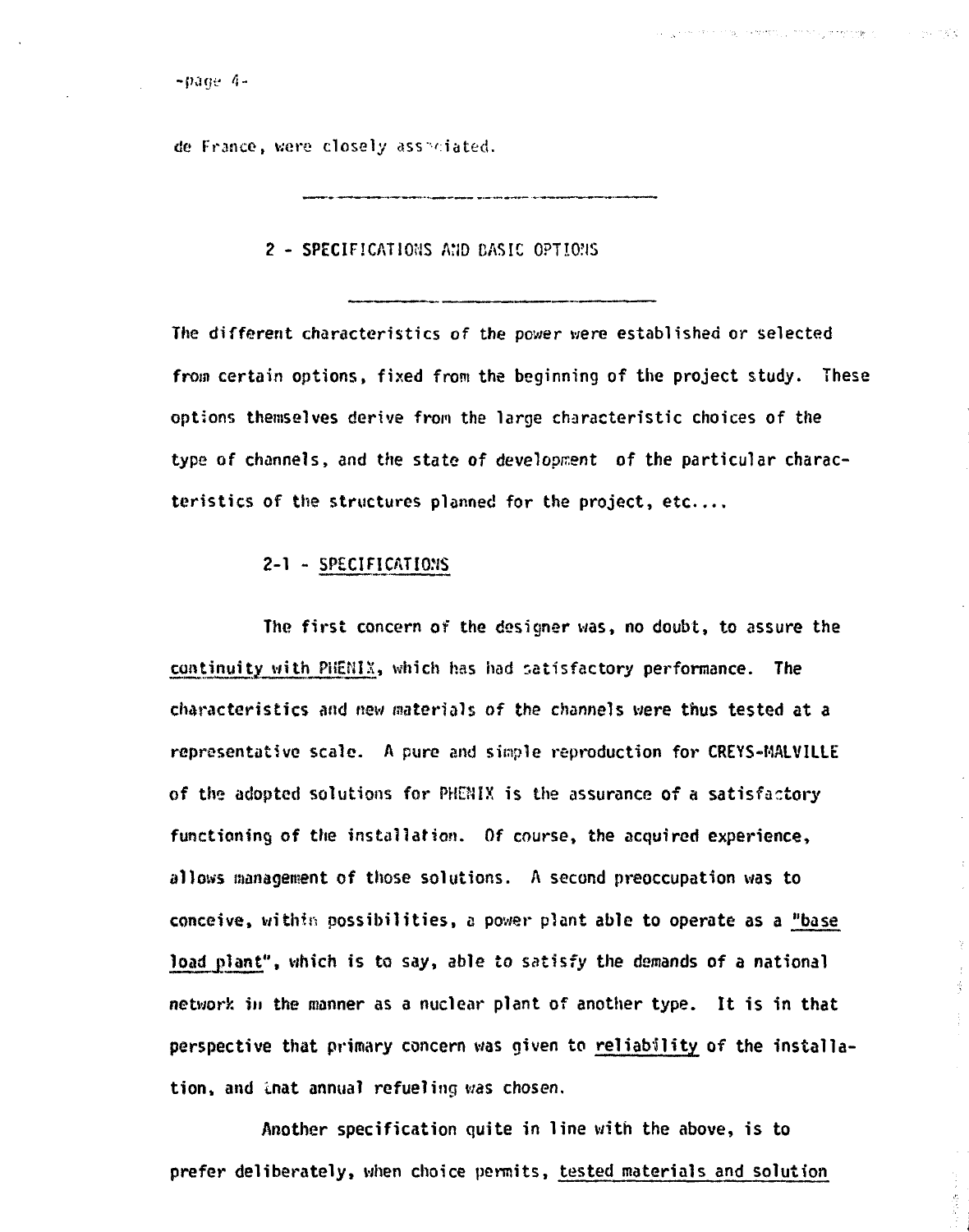-page 5-

to others requiring preadjustant.

Last, a new and particular element at CREYS-MALVILLE has influenced certain basic options: the question of foreign partners participation in the project. If the power plant, built on French territory must satisfy all French regulation, particularly in matter of safety, it is indispensable that the chosen solutions conform to the foreign specifications Italian and German, whenever they exist. It is from those varied specifications that the following basic options were established.

and street

the art of property of the con-

### 2-2 - THE BASIC OPTIONS

The SUPER-PHENIX reactor of the CREYS-MALVILLE power plant, follows in the continuity of PHENIX, taking  $\tau$  dvantage of the knowledge acquired during the conception and building of the demonstration power plant, knowledge which completes and will complete little by little the experience of its operation. The wide fundamental choices and options of sodium as the heat transfer medium, and mixed oxides of piutonium and uranium for the fuel are repeated.

The principle used in PHENIX of the secondary circuit in sodium is conserved because that secondary fluid constitutes in itself a barrier between the active and contaminated primary sodium and the steam system. This leads only to a classic chemical risk of sodium-water reaction in the case of a rupture of the primary barrier within the heat exchangers. The number of secondary circuits is chosen equal to four, in order to favor the safety of normal reactor cooling and limiting as well the factors of extrapolation of the components, such as the pumps and intermediate exchangers on the one hand, and to simplify the design and installation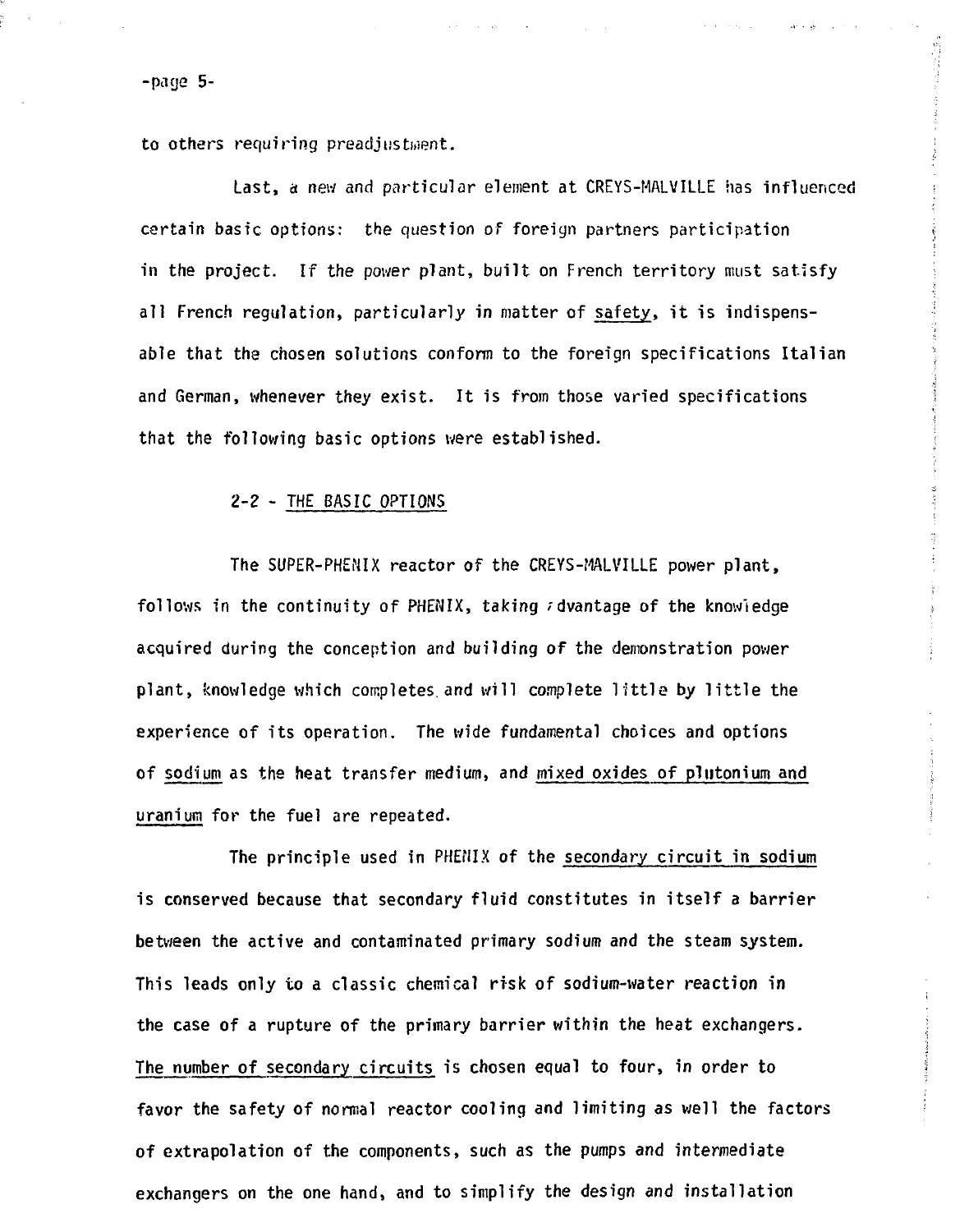-page 6-

and moreover by adopting the sane design for all the circuits.

The concept of the integrated primary circuit in the reactor vessel is repeated, the experience of PHENIX having shown that:

الواديات المستقيمات وسيقاد والمتعاطفة ومحرب والرابط المحاملين

 $\label{eq:2.1} \frac{1}{\sqrt{2}}\left(\frac{1}{\sqrt{2}}\right)^{2} \left(\frac{1}{\sqrt{2}}\right)^{2} \left(\frac{1}{\sqrt{2}}\right)^{2} \left(\frac{1}{\sqrt{2}}\right)^{2} \left(\frac{1}{\sqrt{2}}\right)^{2} \left(\frac{1}{\sqrt{2}}\right)^{2} \left(\frac{1}{\sqrt{2}}\right)^{2} \left(\frac{1}{\sqrt{2}}\right)^{2} \left(\frac{1}{\sqrt{2}}\right)^{2} \left(\frac{1}{\sqrt{2}}\right)^{2} \left(\frac{1}{\sqrt{2}}\right)^{2} \left(\$ 

Ź

- The compact implantation of the components of the reactor, (pumps and intermediate exchangers) is no particular design problem.

- The sodium circulation pattern in the reactor is now resolved and the natural convection makes a oood guarantee of final cooling.

- The absence of pressure in the cooling circuits makes the components design relatively simple, allowing in particular an easy installation of the vessels and the internal structures of the reactor on the very site of the power plant. We remind that this concept, as for PHENIX, presents as well for SUPER-PHENIX the advantages of:

- Ease of confinement of the reactor unit, and afterwards, of the contaminated and active primary fluid, as well as the argon circuits.

- To ensure a large safety of core cooling even in case of rupture of the reactor vessel.

- To dispose of a large thermal inertia permitting easy removal of the decay heat in all cases.

In order to extend the integrated primary circuit principle to its maximum, the primary sodium purification system which was outside the reactor (which transports the active sodium out of the vessel) is placed inside the reactor vessel.

As for PHENIX, the core instrumentation consists of measurement of temperature at the exit of each fuel assembly, detection and localization of cladding failure by sampling of the sodium at the exit of each assembly and measures of variation of reactivity.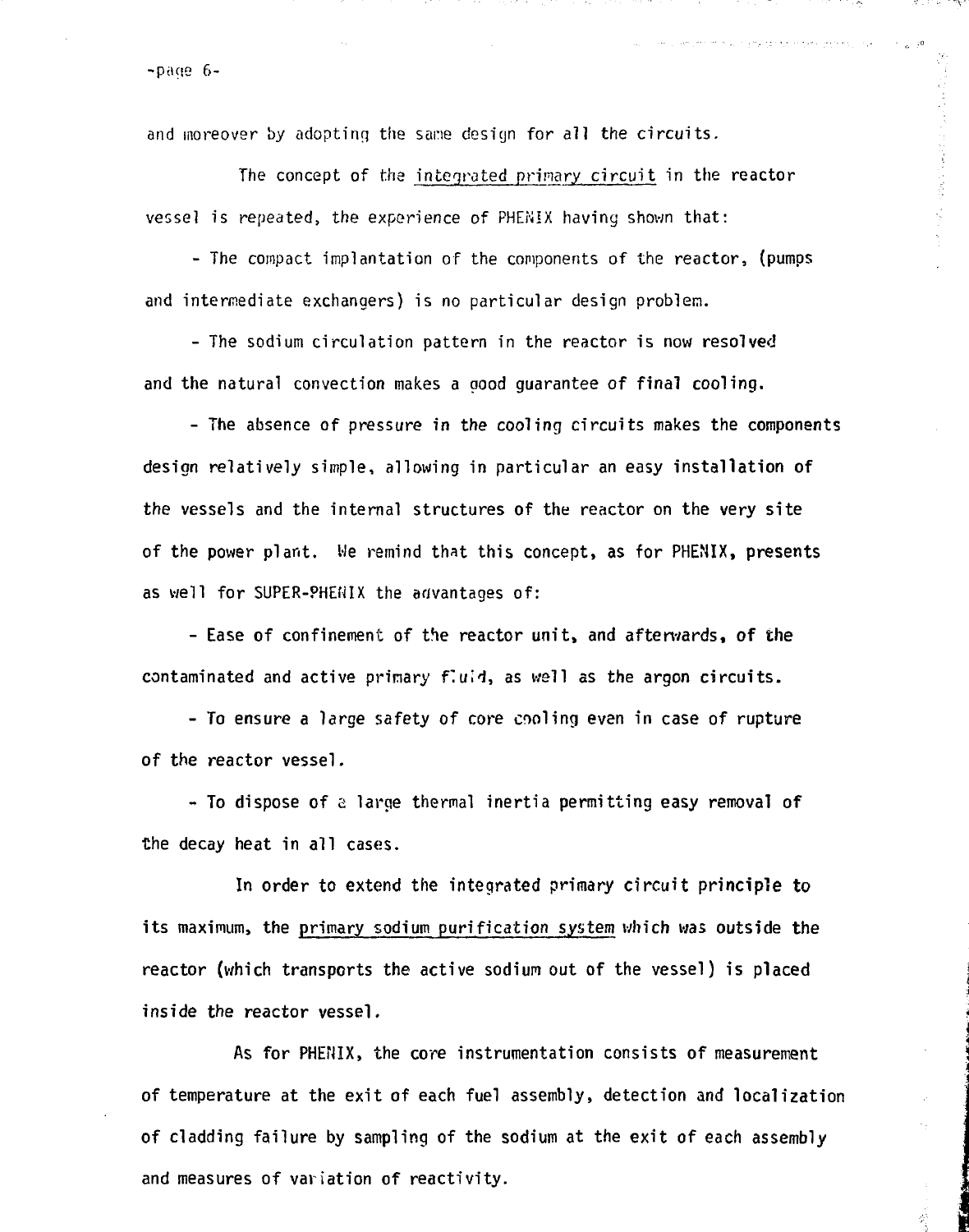**-page 7-**

i

**Bearing in mind the plant electric power of 1200 MW, the 17 MW steam generators used in large number for PHE'JIX, has not been retained because that solution becomes too expensive for SUPER-PHEJ11X. Thus it was decided to implant a steam generator in a loop; rough models of 45 MM were already tested successfully in the EDF installations, at REfWRDIERES, during the year 1974. The handling of the core assemblies is accomplished with installations similar to that used for the PHENIX power plant. The transfer of an assembly in the reactor is obtained by means of two rotating plugs, and two transfer machines, a technique used for the RAPSOOIE reactor, allowing vertical intervention of each assembly.**

**\*** without previous storage for decay in the core, then moved to a storage drum in sodium. They are afterwards released, complete, in casks filled with sodium, insuring a thermal joint, taking into account the high level of decay heat. These solutions allow reduction of quantities of plutonium immobilized at the power plant, and to reduce the cost of the fuel cycle. **<sup>f</sup> decay heat. These solutions allow reduction of quantities of plutonium**

Contrary to PHENIX, the steam cycle with reheating by the sodium

solution of two 600 MW turbogenerators groups has been retained using **i solution of two 600 M',-1 turbogenerators groups has been retained using** only materials which have been proven on other installations.

**Superintent** 

**\*Possibly a chamber attached to a turnstyle. See Figures 6 and 7.**

**only materials which have been proven on other installations.**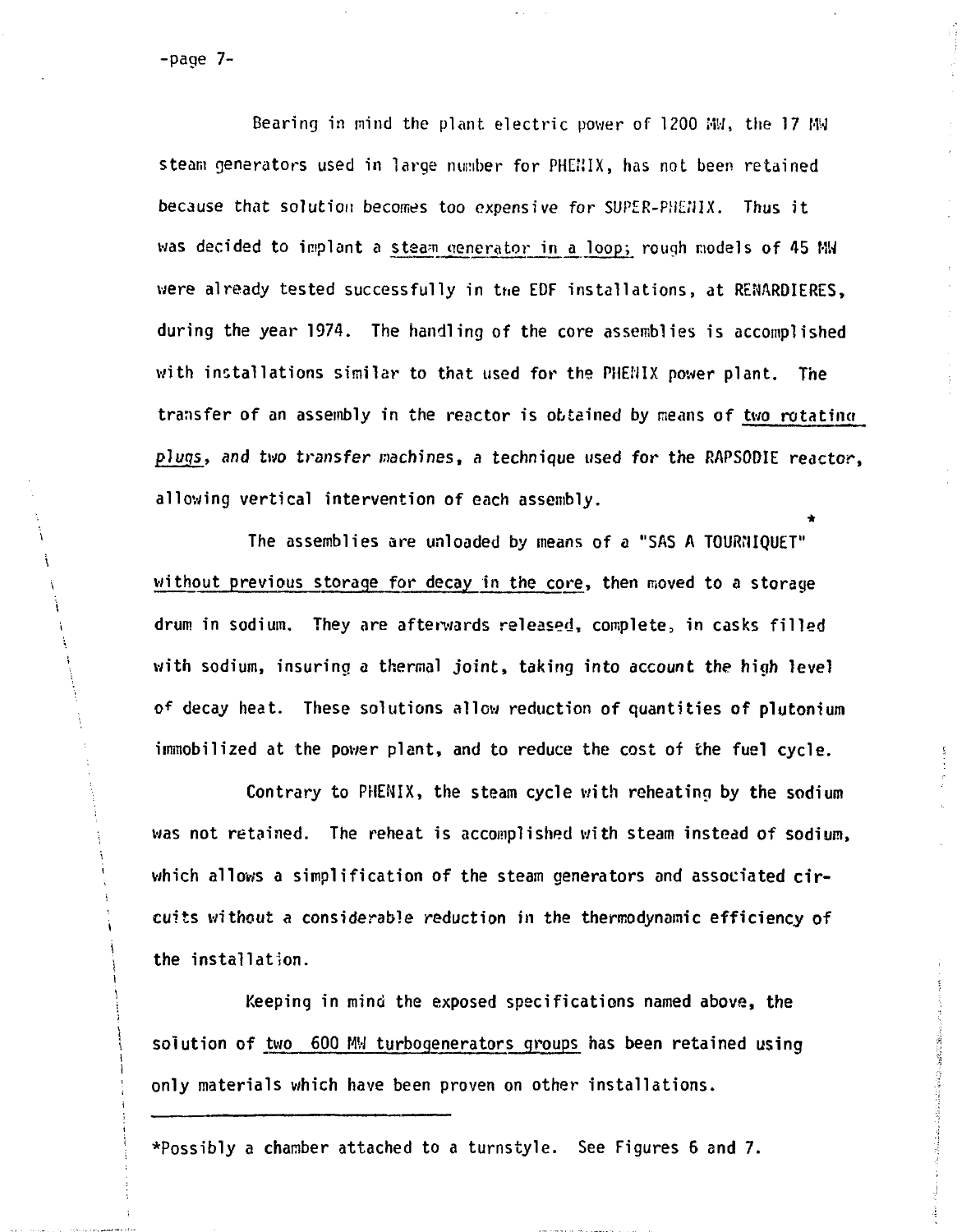-parje 8-

Last, handling installations were placed in the reactor building thus insuring the secondary confinement of the fuel assembly during handling. So all active products remain confined in one building.

3 - GENERAL DESCRIPTION

## 3-1 - SITE AND GENERAL IMPLANTATION OF THE POWER PLANT

The site of the power plant is on the territory of the community of CREYS-PUSIGNIEU (Isere) 60 km east of Lyon, and 32 km upstream on the Rhone, from the site of Bugey, It is located in an area essentially agricultural, having to keep away from large industrial sites.

The density of the population around the site is light: 31 inhabitants per square kilometer within a 10 km radius. Large agglomerations (BELLEY, LA TOUR DU PIN, BOURGOIN, AMBERIRU EN BUGEY, AIX LES BAINS, CHAMBERY) are all situated at least 20 km from the site. The future planning of the LYON-ST-ETIENNE-GRENOBLE metropolis does not foresee any considerable increase in the population within a 20 km radius around the power plant.

The power plant is situated 40 km from the LYON-BRON airport, and 30 km from the future international airport of LYON-SATOLAS which wil l open between 1975 and 1980. It will be outside of any "airport zone" where statistically, most accidents occur at take-off and landings, and outside of LYON-SATOLAS approach patterns. The subsoil is formed by sandy-gravelly clay in large thick layers with sufficent permeability, allowing for adequately foundation to support the buried parts.

The Rhone, until site level, has an ice-level with low water

一、今日の中でもの中国語の深い情報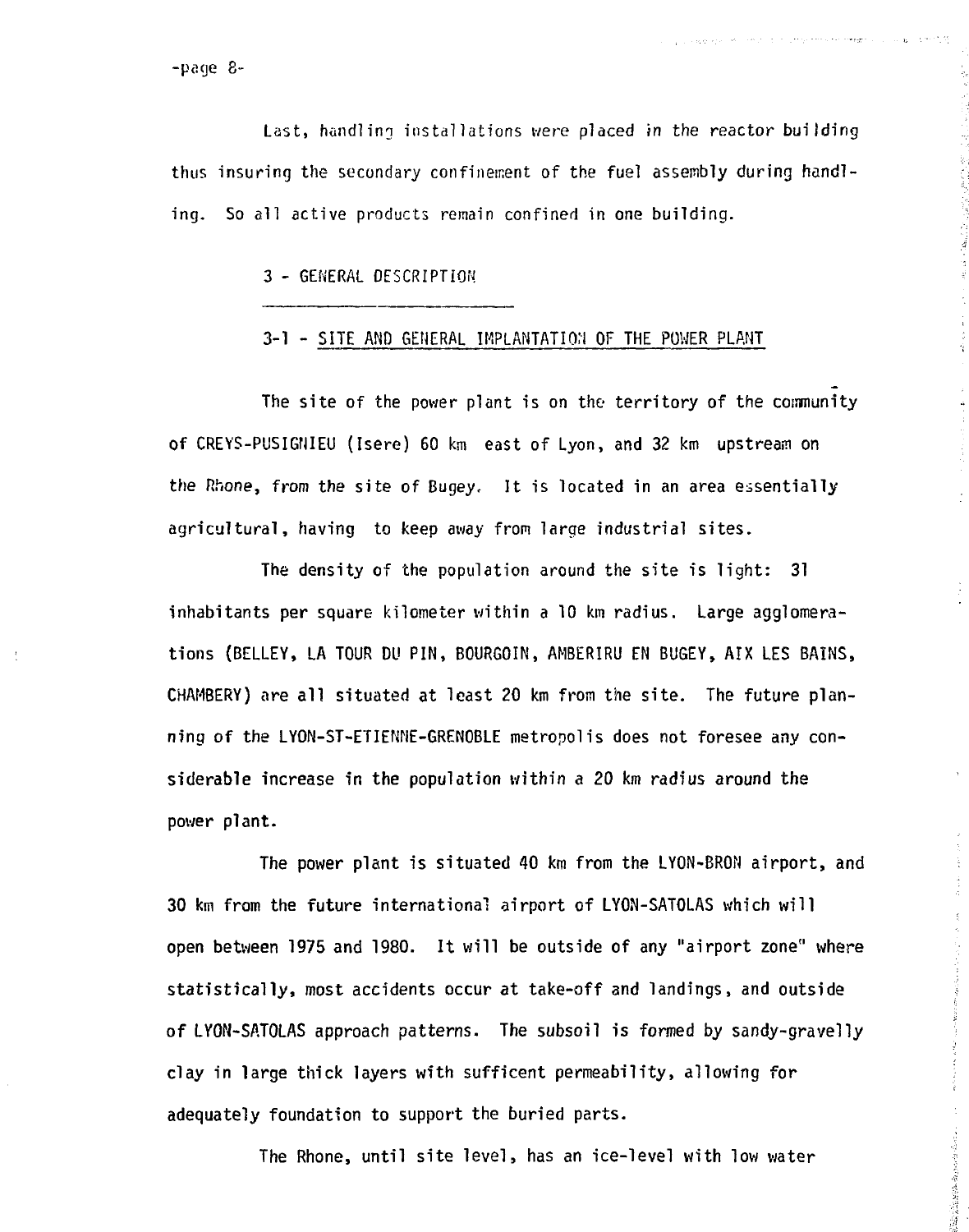during the winter months. The annual average flow is 443 m3/s. Once in a thousand years, the flow could be as high as 3.500 m3/s. The dam at Genissiat situated 90 km upstream, stabilizes the river flow, whicl: is sufficent for 3000 MWth power plant cooling by connection and direct rejection of the cooling water.

The site of Creys is situated in a province withe a seismic classification of zone VI on the MSK scale, bordered by the Jura province classified in zone VII intensity. The strict application of the geological information leads to a paired assignment (VI, VII) for the maximal probable earthquake, and the major earthquake of safety. The horizontal, maximal calculated values of acceleration on the ground,  $(0,10 \text{ g}$  and  $0,20 \text{ g})$  correspond in fact at a superior classification for matter of safety.

#### 3-2 - BUILDINGS - CIVIL ENGINEERING

The group of buildings is situated on a platform of about 600  $\times$ 300 m at an elevation of 208 NGF, or 1 meter above the flood level of the Rhone. This platform is made of an embankment with materials taken from the terrace west of the site, light structures located on the bank, the heaviest (reactor, turbo-generators groups) resting on the land. The structures on the site include from north to south, a group of nuclear plant buildings described as follows (Figure 1) :

- A reactor building formed by a circular enclosure in reinforce'' concrete of 64m inside diameter, 1m thick, and a height of 80m. It shelters the nuclear installations which are: the reactor unit, surmounted by its metallic dome (primary enclosure); the active auxiliary circuits; the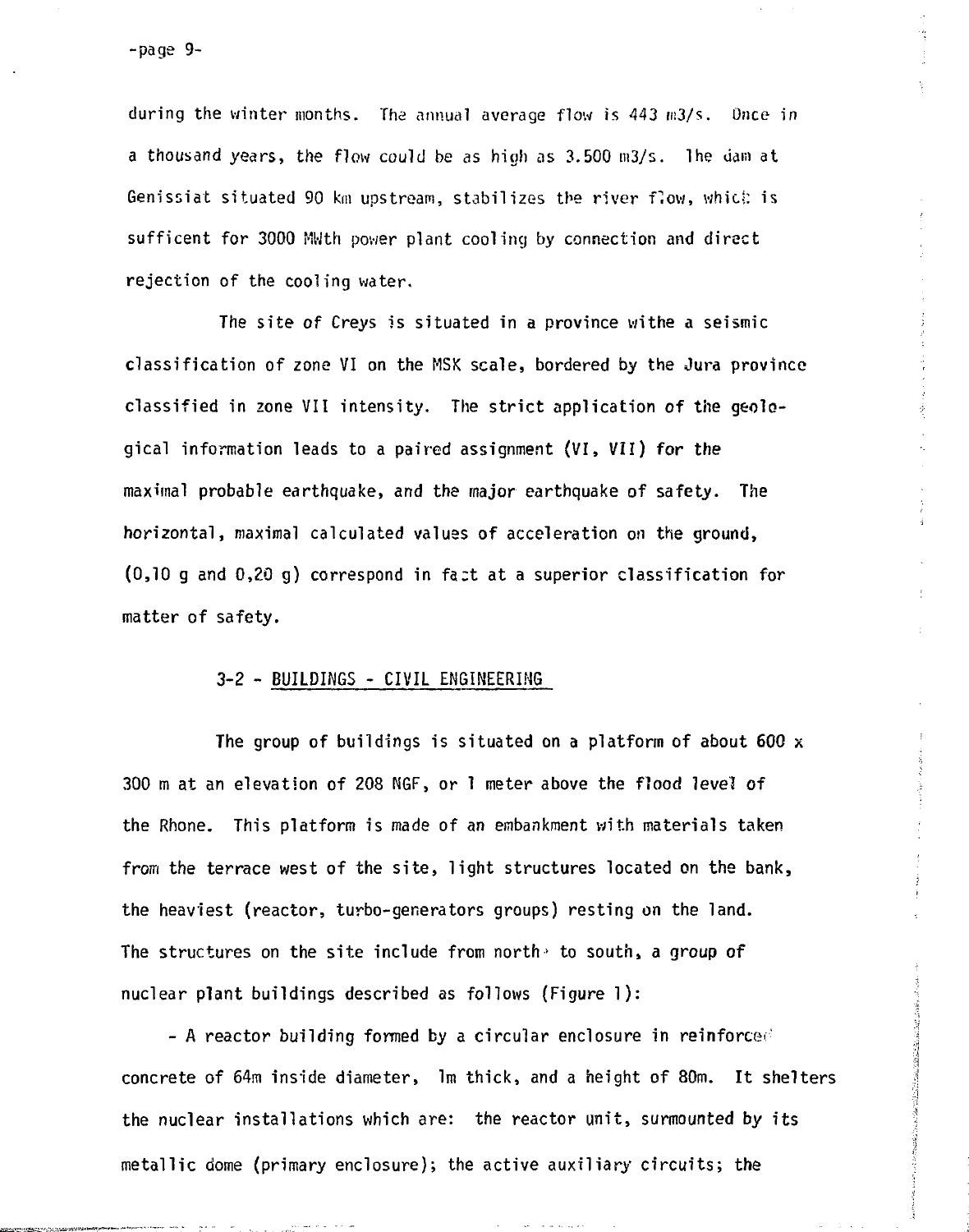$-p\text{age }10-$ 

handling of new and irradiated assemblies by the special handling mechanism; a part of the secondary sodium circuits, (intermediary exchangers, secondary pumps and connecting pipino)- This building rests on a natural bed with a surface at the level of the platform, 208 NGF (Figures 2 and 3).

医自动性皮质炎 葡萄球菌素医学家

solidad in the con-

- Four steam generator buildings placed radially in the periphery of the reactor building. They each shelter part of a secondary loop exterior to the secondary confinement formed by the concrete enclosure of the reactor building (Figure 4). Each building has an excavation device in the ground of  $25 \times 25m$  and of about  $50m$  in height.

- It is formed by a reinforced concrete infrastructure resting on a natural floor, and of a height of +13m. This infrastructure bears in metallic support superstructure of the steam generators and piping.

- Three buildings of nuclear auxiliaries -The non-active nuclear auxiliaries are contained by these three buildings, placed at the periphery of  $t$  reactor building in 3 of the 4 free sectors delimited by the steam generator building. These three buildings are founded on a natural floor and are separated from the reactor building by an annular zone of 2.50m through which pass most of the connections between the reactor building, the nuclear auxiliaries, the steam generators and the rest of the power plant.

- A sodium storage building for the first filling of the reactor as well as for nitrogen and argon storage situated west, and detached from the main buildings.

- The engine room which contains both groups of turbogenerators and associated water supplies. It is separated from the reactor building by an intermediary bay. 6m in width, used for circulation and passage of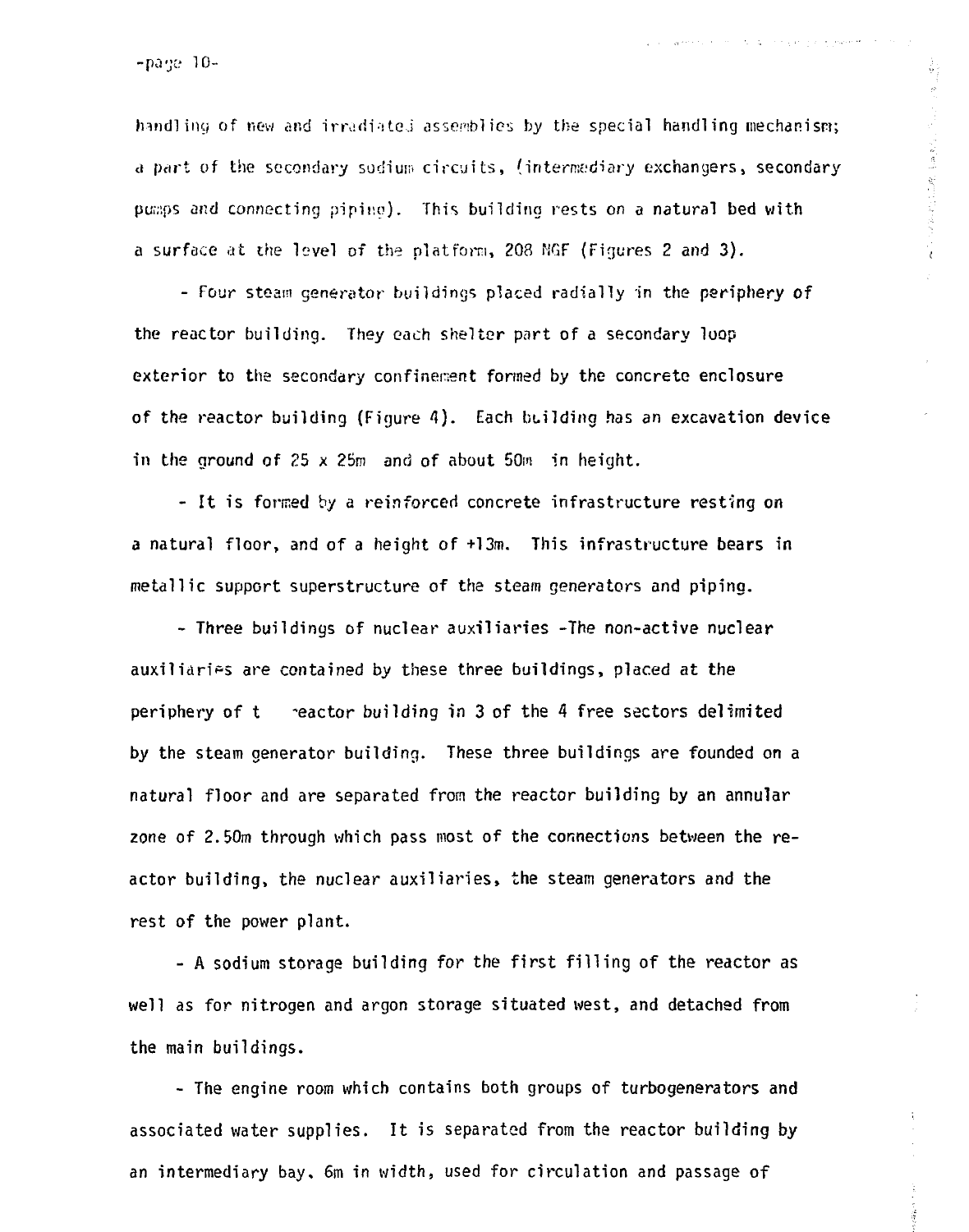-page 11-

pipings and cables. The civil engineering design of the engine room building consists of reinforced concrete, from its foundation up to the machinery floor, and steel frame structure above. The connections with the control building are in the basement for the cables, with a footbridge for the personnel. Connected to the engine room building are:

おおかい あいこう こうこうこう こうきょう

このことのことに、これは「このこののことのことに、「「このことのことに、「このことに、「このことに、「このことに、「このことに、「このことに、「このことに、「このことに、「このことに、「このことに、「

2008年3月前の大学のこの世界のことに、その世界のことに、その世界の

-West, general auxiliaries buildings (auxiliary boilers, raw water storage, demineralization station, compressions).

-South, the platforms of the main transformers.

The control building - This reinforced concrete building is built parallel to the engine rooms, on the Rhone side, and at a total height of 13m. Conceived in order to realize a geographic separation of two redundant routes for power supply and control circuits for the reactor equipment; it consists of:

-A north aisle and a south aisle, each containing a cable way for each electric auxiliary.

-A central nucleus, separated from the aisles by anti-missle and fire proof concrete walls, preventing the simultaneous loss of both redundant routes contained in the aisles in case of fall of a small plane, and reducing the risk of general fire in the building. This central nucleus contains in particular the control room and its annexes (local and operations offices). The electric connections between the control building and other buildings proceed into underground galleries, respecting the total separation of both routes. To both north and south extremities are joined to each aisle two reinforced concrete buildings, each, containing two emergency generators.

In the extention of those buildings, we find: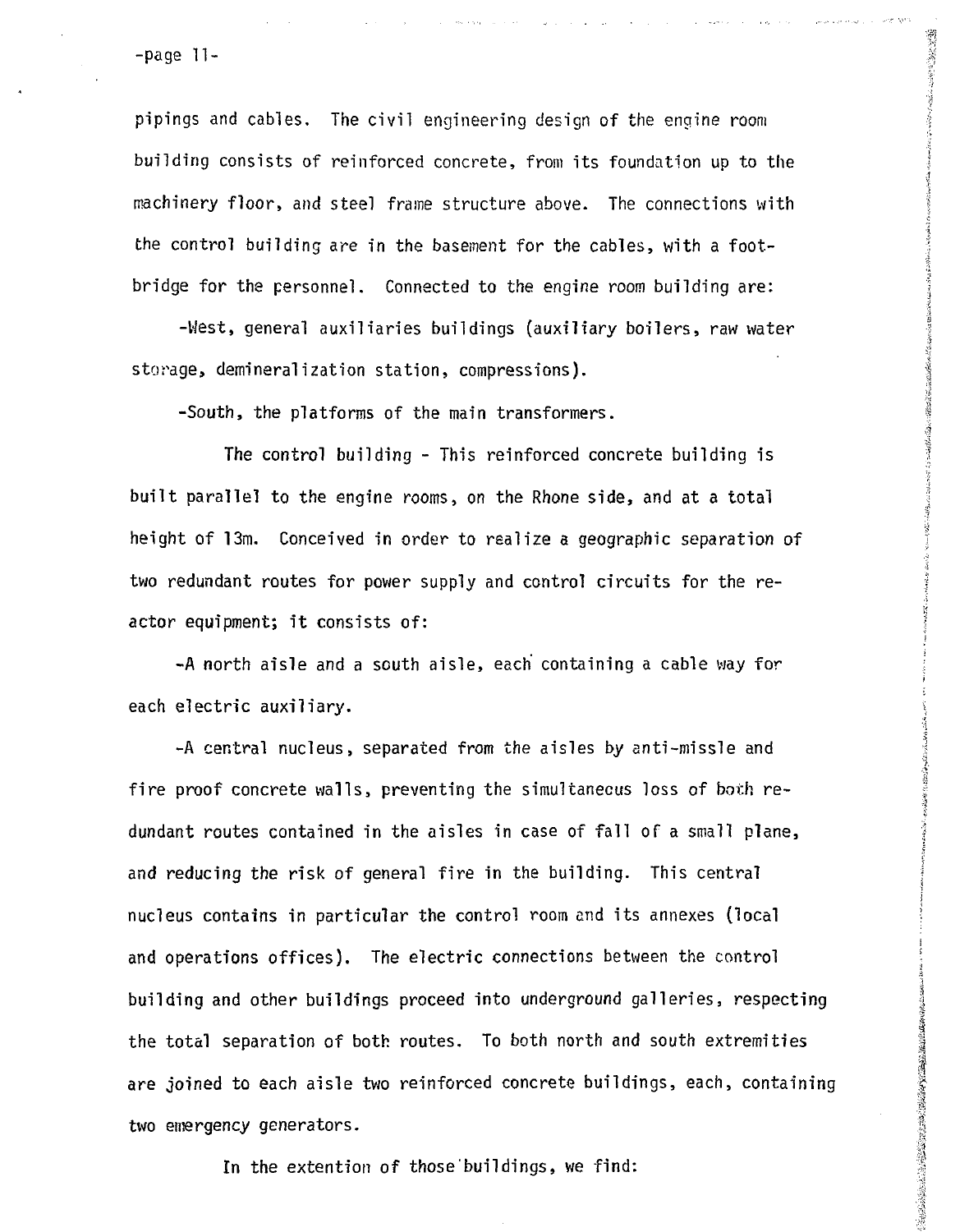-page 12-

-North: the building of offices, shop and workshop.

-South: the platform of both auxiliary transformers 225, 000/6, 600V.

-The pumping station situated at the edge and upstream of the Rhone, includes;

「地震」は、「地震」は、「地震」の「地震」の「地震」の「地震」ということをしていることです。そのことです。 こうしょう こうしょう こうしょう こうしょう こうしょう こうしょう こうしょう こうしょう こうしょう こうしょう こうしょう こうしょう

**2000年11月11日,1月1日,1月1日,1月1日,1月1日,1月1日** 

-The circulation pumps

-The raw water cooling pumps of the safety system, (2 groups of pumps and 2 well separated circuits).

-Fire pumps.

The circulation water, after its passage through the condensers of the turbogenerator groups and diverse cooling systems is emptied into the Rhone at a reject station situated slightly downstream of the engine room. All water pipes are buried.

### 3-3 - NUCLEAR REACTOR

With a power of 3000 MW, it includes essentially a reactor of the type "integral primary system", connected to the steam generators by four secondary loops.

At the center of the cover slab are two rotating plugs, one excentric in relation to the other, permitting removal of all fissile and fertile assemblies, safety assemblies, as well as part of the protective rods, implanted in the false grid (Figure 5).

The reactor scram system includes 21 control rods, three of which insure core regulation by adjusting reactivity, constituting the main scram system on one hand, and three particular safety rods forming the complementary scram system, on the other hand. The control rod units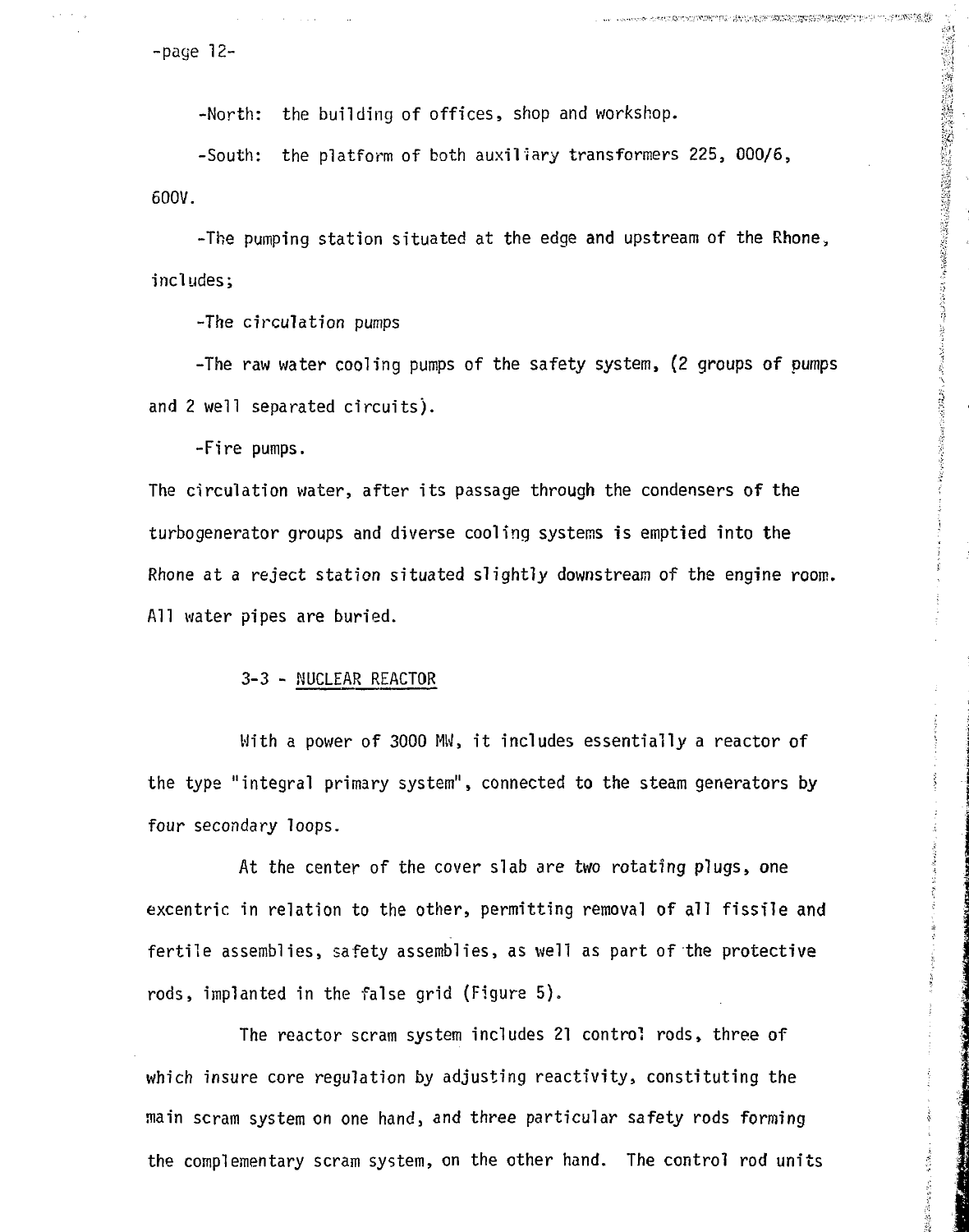s.<br>Serikan

and their mechanisms are supported by the "core cover plug," implanted in the small rotating plug. This structure also supports 3 plugs "local rupture sheath." Besides, 2 thermocouples for each assembly allows surveillance of the sodium temperature at the exit of each assembly.

The cover slab carries the four primary pumps, the 8 intermediate exchangers, a purification system for the integral primary sodium, and the loading-unloading installation for the reactor assemblies. The integrated primary sodium purification system includes an electromagnetic pump, and a cold trap submerged in the hot sodium of the primary vessel. The loadingunloading installation, consists of a "SAS A TOURNIQUET" (Figures 6 and 7) , extending into the reactor by a handling ramp. A valve, at the end of the reactor unit insures tightness of the latter, in periods of operation. An enclosure around the reactor unit insures the primary confinement. At a lower part, it is formed by the safety vessel completely surrounding the reactor main vessel which is welded to the slab. At the highest part this confinement is insured by a metallic enclosure with a cylindrical barrel surmounted with a dome (Figure  $6$ ). An ultimate emergency circuit, composed of two networks of tubes traversed by water and implanted around the safety | vessel and under its own bottom, is able to release the reactor decay heat \ after a full power operation.

,:i

**Construction** 

I

A

 $\frac{3}{2}$ 

**I**

Handling of the assemblies  $-$  (Figure 7) It includes a unit of apparatus and installations to handle fuel assemblies, blanket and control assemblies, and a part of the safety assemblies as follows:

-The transfer from one location to another in the reactor by means of the two rotating plugs and of the two transfer machines.

 $\frac{2}{3}$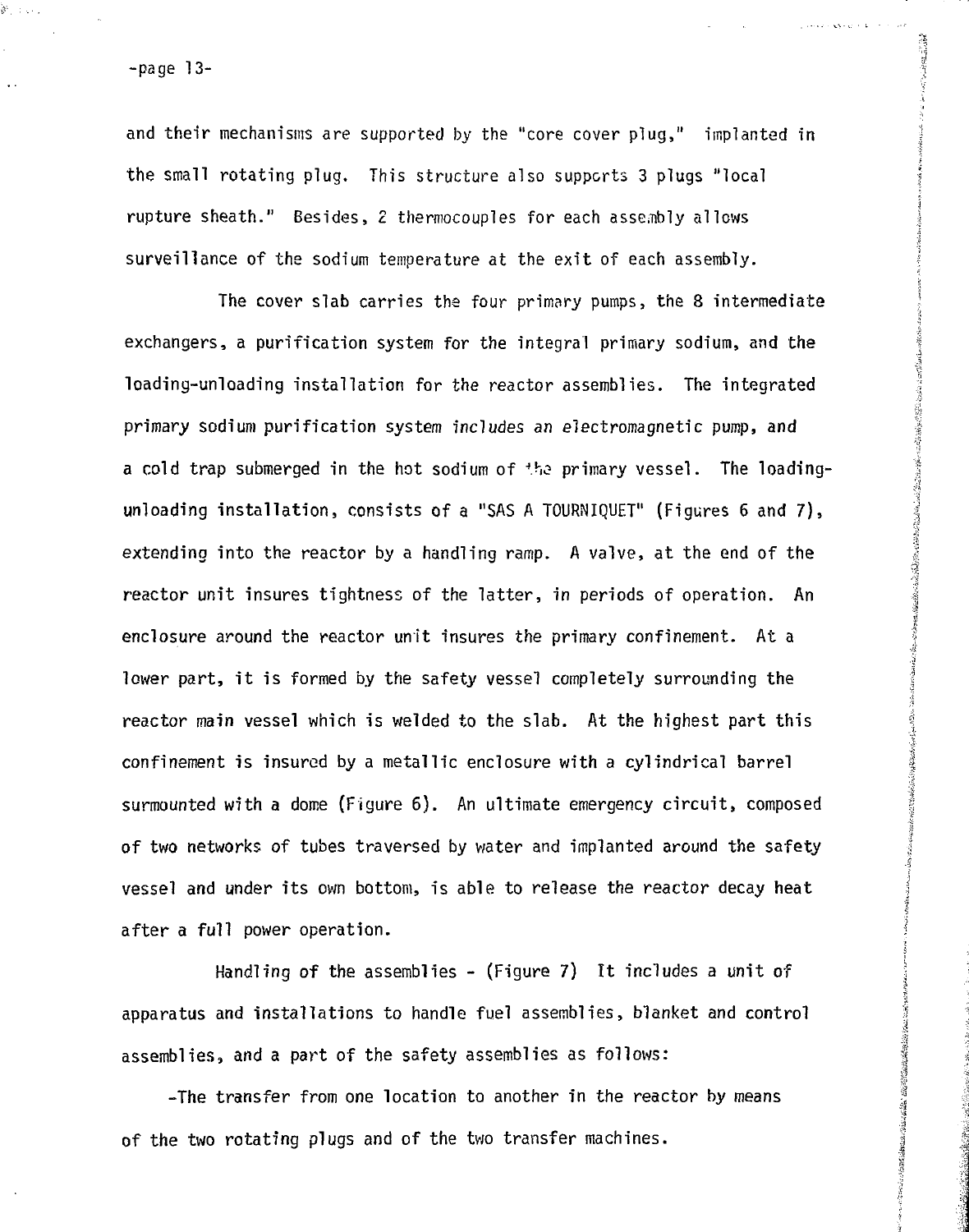-page 14-

-Reactor unloading and loading from storage, by means of two carts circulating on inclined ramps, connecting the reactor unit to the storage by a sealed "SAS A TOURNIQUET" (Figures 6 and 7); a pot filled with sodium placed on each cart insures the removal of the decay heat from the assemblies. The storage allows a certain decay of the assemblies before their removal thanks to the "BARILLET" (Figure 7) made of a carrousel placed in a vessel filled with sodium and which receives the bare assemblies. The decay heat brought by the assemblies is removed by means of 2 independent sodium systems connected to air cooling systems; the transfer of the assemblies into the "BARILLET" at the bottom of the ramp to the different rings of a carrousel is accomplished by a rotating plug and a transfer machine:

-the extraction from the "BARILLET" and introduction of the removed assemblies into the conditioning room is done via the handling passageway.

-assemblies conditioning and removal; at this point, each assembly is lead inside a cask which is then filled with sodium and sealed. The casks are then placed into a transport tower placed under the room.

-storage and conditioning of new assemblies in a special room where the assemblies are placed in pits.

-introduction of the new assemblies into the "BARILLET" by means of a hood which insures the transport of each assembly separately from the conditioning well located in the new assemblies room, until it reaches the storage barrel.

The main secondary circuits (Figure 8) - They are essentially made of 4 independent loops, each, made of 2 exchangers, implanted into the reactor main vessel, a main secondary pump with a vertical axis placed at the bottom of a spherical expansion reservoir, and a steam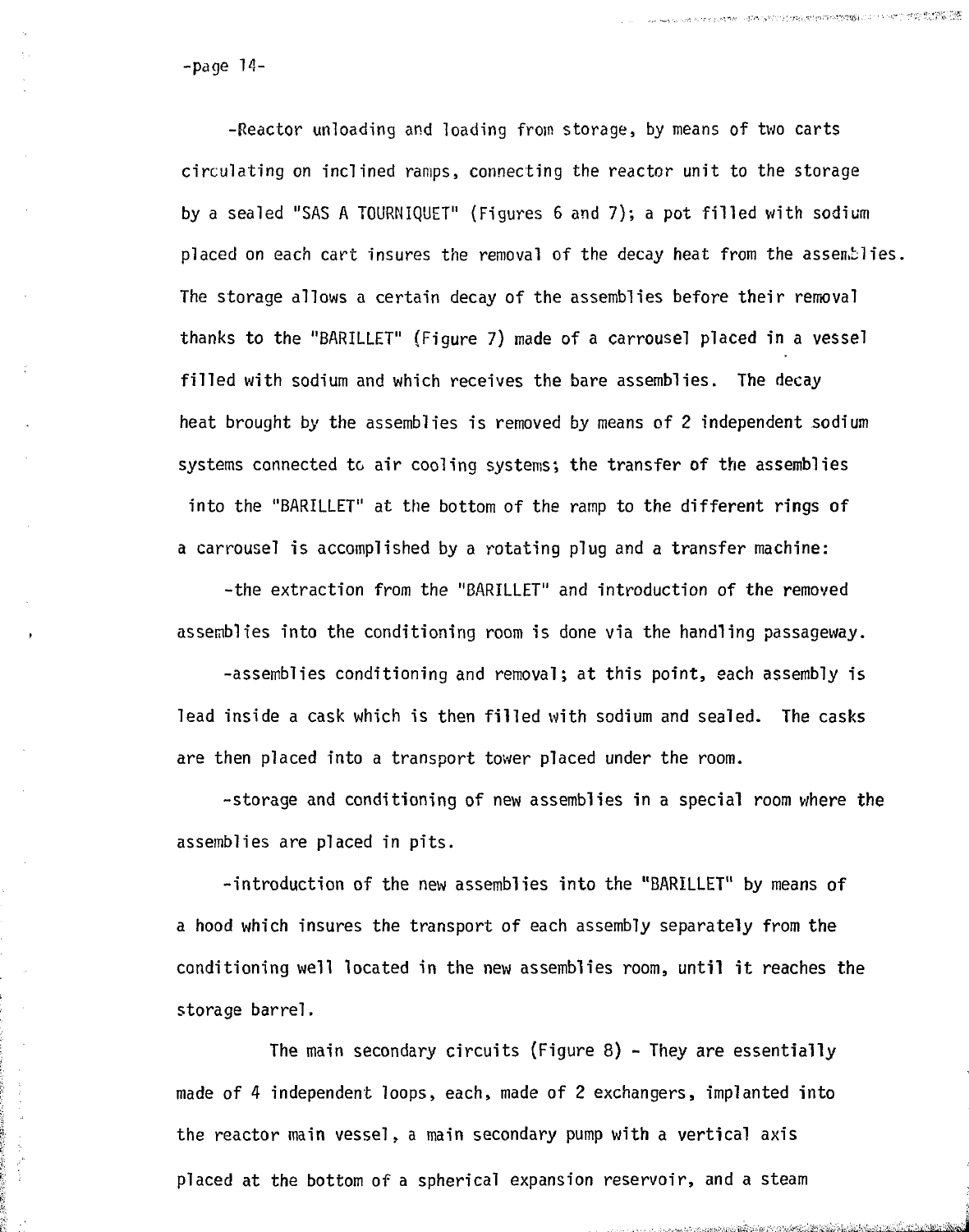-page 15-

kristi

generator unit.

Each intermediate heat exchanger receives the sodium discharged by the secondary pump into a vertical collector going through the exchanger center. The sodium circulates afterwards from bottom to top inside the bundle of tubes. The hot primary sodium current coming from the core penetrates through the upper window of the exchanger then circulates from top to bottom parallel to the tubes and exits radially. The upper window can be sealed by lowering a cylindrical ring when the loop is out of service.

Steam generators are unitary and of the "once through" type. The secondary pumps are activated by a variable speed motor. They also have an emergency motor of reduced power. In case of simultaneous failure of all steam generators, the power plant is stopped and installation consisting essentially of 4 sodium-air exchangers connected in parallel with the 4 steam generators allows release of decay heat even with natural convection of air.

The auxiliary circuits - The auxiliary circuits of primary sodium are reduced because the purification installation is integrated into the reactor. They include essentially the piping and the electromagnetic pumps permitting the transfer of sodium between the three storage reservoirs of the reactor building and the reactor itself.

The argon auxiliary circuits of the reactor allow the reactor argon atmosphere to communicate with the three reservoirs of the primary sodium. Some filter-condensers placed between the reactor and its reservoirs allow the trapping of aerosols and sodium vapor, and cooling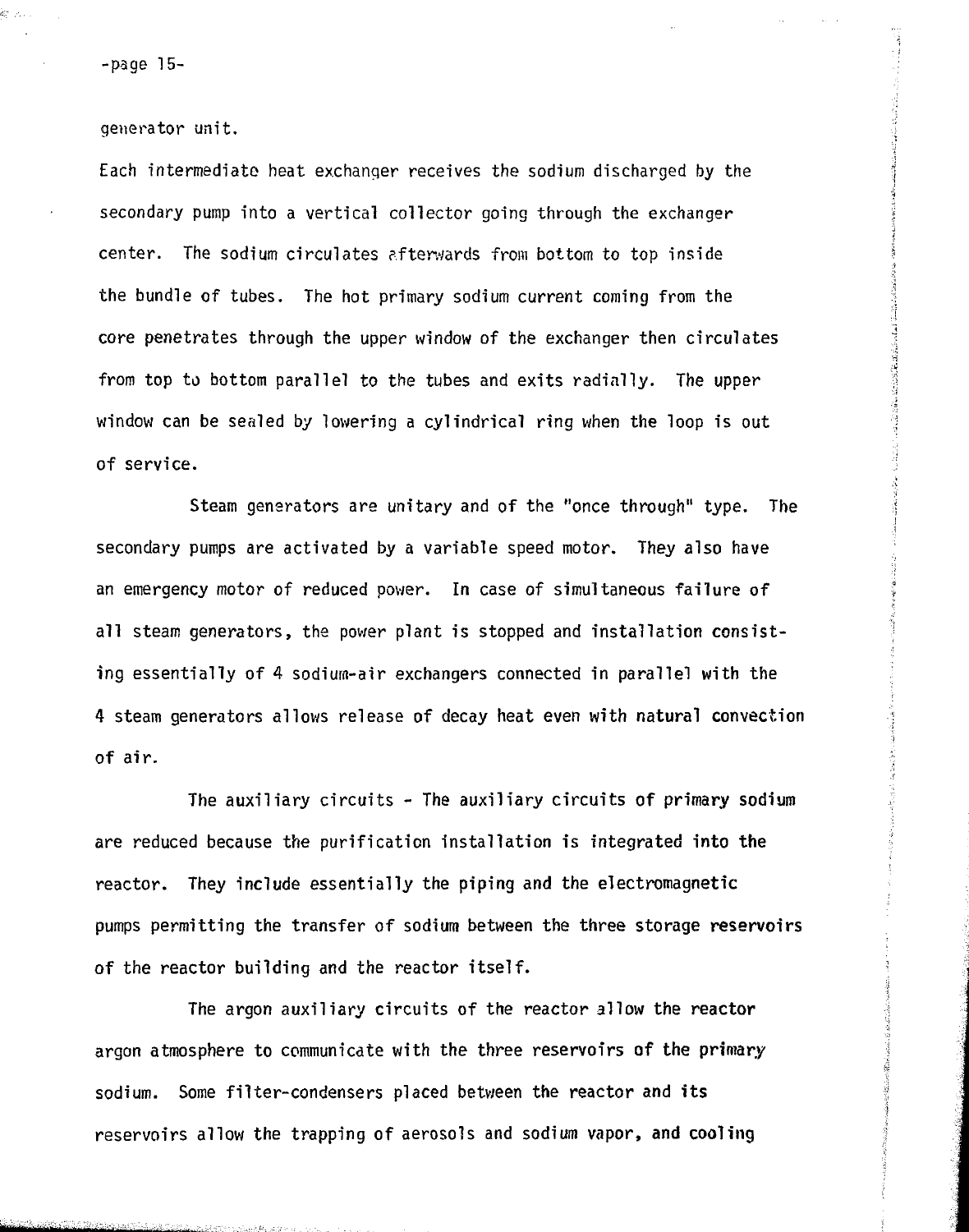-page 16-

以外部

of the argon. The reservoirs insure the decay of the short lived products. Passage through active charcoal traps with liquid nitrogen cooling, removes the gaseous products. The argon, then purified, is reused for the barrage circuits of the reactor unit mechanisms.

.<br>Louis e exposições de la presidente de communicações de consequentes presidentes de consequentes de consequent

بتعاليب  $\sim \sqrt{\epsilon}$ 

The auxiliary sodium circuits of the "BARILLET" consist of two independent decay heat removal circuits by some sodium-air exchangers of which the exchanger tubes are rolled inside of the barrel vessel. They also include an installation of sodium purification.

The argon secondary auxiliary circuits are made to regulate the cover gas pressure in the expansion reservoirs of the secondary pumps, the storage reservoirs of each loop, and to regulate the sodium level in the steam generators.

The secondary auxiliary sodium circuits include a purification installation by loop and a discharge circuit which receives the products from a sodium-water reaction in the highly improbable case of a leak occurring in the steam generators. They also include by loop, an installation of hydrogen detection composed of an electromagnetic pump with a selection of several sampling channels and one analyzer using the principle of hydrogen diffusion across a wall of nickel.

The annex circuits - For its normal operation the reactor must have several annex circuits, the main ones being as follows:

-The cooling circuit of the cover slab and the rotating plugs (indeper lent double supply).

-The completely refundsne ultimate emergency system;

-The organic liquid circuit insuring the cooling of the cold traps of purification, sodium and armon;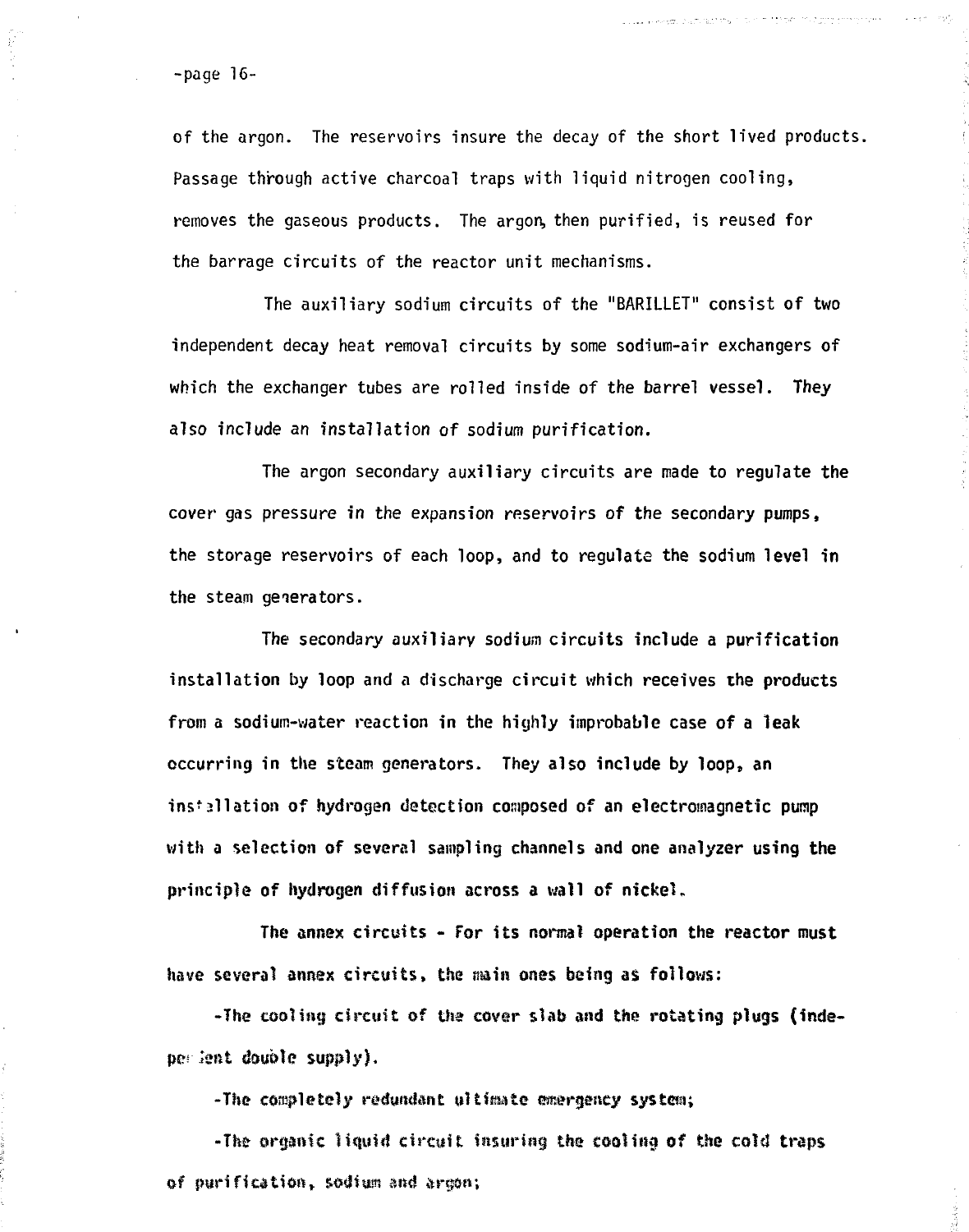2月2日,1939年开展在建设2012年发展中国的"农政团团团",在国际国际网站的区域发展的区域中,特性团体的区别。  $\label{eq:constr} \frac{1}{2}\frac{1}{2}\left(\frac{1}{2}\frac{1}{2}\right)^2-\frac{1}{2}\left(\frac{1}{2}\frac{1}{2}\frac{1}{2}\frac{1}{2}\frac{1}{2}\frac{1}{2}\frac{1}{2}\frac{1}{2}\frac{1}{2}\frac{1}{2}\frac{1}{2}\frac{1}{2}\frac{1}{2}\frac{1}{2}\frac{1}{2}\frac{1}{2}\frac{1}{2}\frac{1}{2}\frac{1}{2}\frac{1}{2}\frac{1}{2}\frac{1}{2}\frac{1}{2}\frac{1}{2}\frac{1}{2}\frac{1}{2}\frac{1}{2}\frac{1}{2}\frac{1}{2$ Android State State of the State of the Control of the Control of the Control of the Control of the Control of

-page 17-

-The steam circuit and the auxiliary boiler for the preheating of several reservoirs;

-The nitrogen circuit for filling and regulation of the intervessel atmosphere.

3-4 - ENGINE ROOM

Conceived for 2 turbogenerators groups of 620 MW, the engine room is divided in two identical parts deducting each other by translation and each corresponding to a, group and its auxiliaries.

-The turbine is made of a high and medium pressure (HP-MP) section, and two low pressure (LP) double flow sections.

-The steam admission to the HP-MP section is effected by two pipes coming from a "barrel of banalization" (moisture separator ?) at the exit of the steam generators.

-Fiv2 drain points (3 en the HP section, 2 on the LP section take the steam to be used for reheating the feed water.

-The alternator has the following characteristics:

. Electric power: 690 MVA

. Power factor: 0.9

. Nominal voltage: 20 kV  $\frac{1}{2}$  5%

. Nominal frequency:  $50$  Hz  $\pm$  1%

The stator windings are cooled by a demineralized water circulation. The rotor and the stator magnetic circuit are cooled by circulating hydrogen. The excitation is of the static type with thrystors.

-A bypass circuit capable of at least 60% of nominal flow, and including isolation valves, some expansion valves and a desuperheating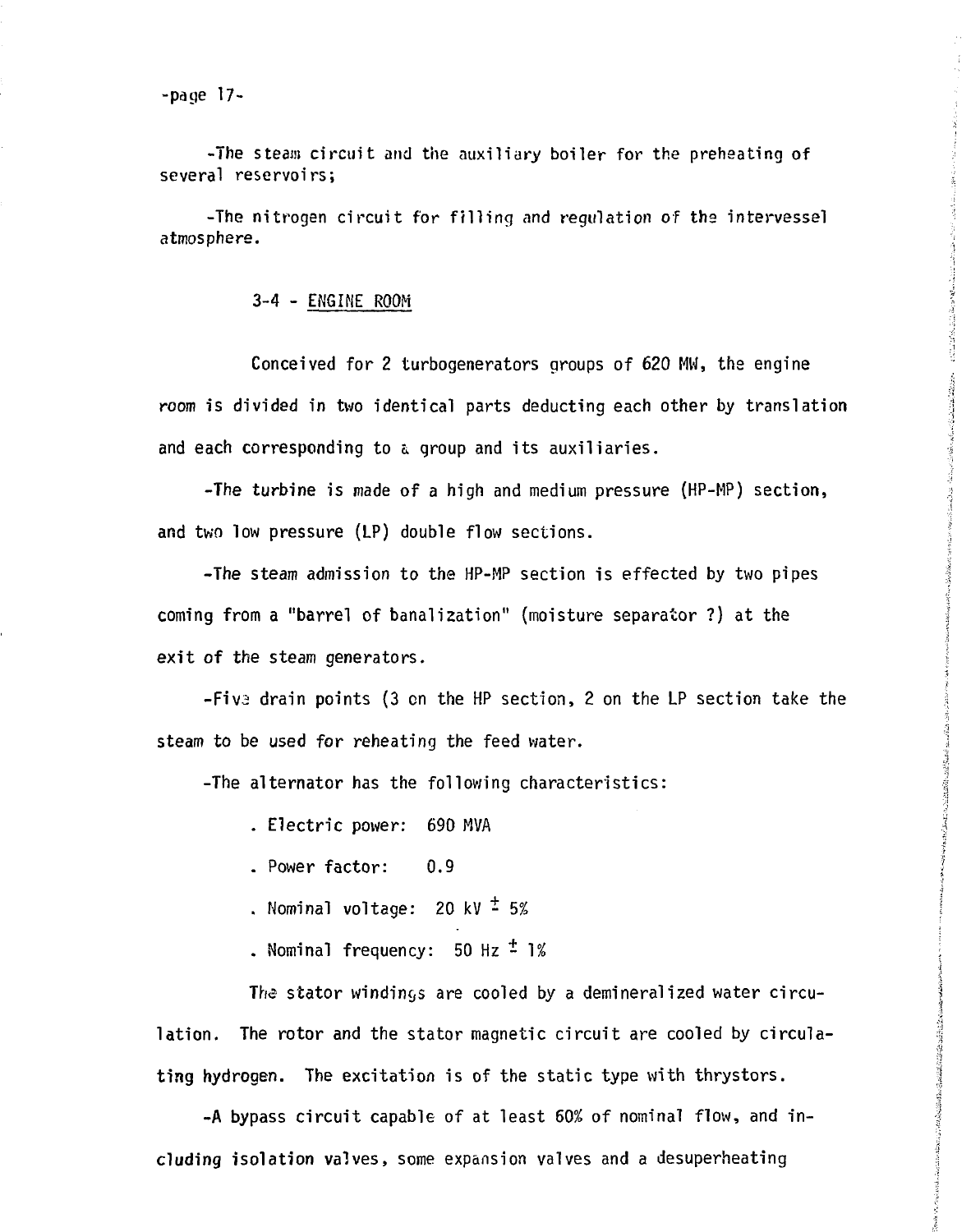system, allows the steam produced by the steam generators during the starting phases to pass directly to the condenser.

-A water station is associated with each turbogenerator group.

It includes the following installations:

. Two full flow extraction pumps.

. A station for continuous treatment of the condensate, able to insure treatment of the total water flow.

. Two rows of reheaters fed by the two low pressure (LP) drains.

 $\frac{1}{2} \sum_{i=1}^{n} \frac{1}{2} \sum_{j=1}^{n} \frac{1}{2} \sum_{j=1}^{n} \frac{1}{2} \sum_{j=1}^{n} \frac{1}{2} \sum_{j=1}^{n} \frac{1}{2} \sum_{j=1}^{n} \frac{1}{2} \sum_{j=1}^{n} \frac{1}{2} \sum_{j=1}^{n} \frac{1}{2} \sum_{j=1}^{n} \frac{1}{2} \sum_{j=1}^{n} \frac{1}{2} \sum_{j=1}^{n} \frac{1}{2} \sum_{j=1}^{n} \frac{1}{2} \sum_{j=1}^{n$ 

 $\frac{1}{2}$  and  $\frac{1}{2}$  ,  $\frac{1}{2}$  ,  $\frac{1}{2}$ 

医皮质 化乙基苯并甲基苯基苯基苯

 $\sim 10$ 

. A degassifier tank fed by the steam coming from:

-either, the drawoff, placed at the turbine HP (high pressure) exhaust, -either from the barrel of live steam.

-either from the "balloon d'eclatement" (literally: bursting balloon; see Figure 9) used during the phases of startup and shut down of the steam generators.

-either from the auxiliary boilers.

. A full flow turbo-feed pump drawing from the degassing feed tank and flowing back into the high pressure (HP) station. Its driving turbine is fed either by drawn steam coming from the **superheater dryer** (main feed), or by live steam, or the steam from the "balloon d' eclatement" or the auxiliary boilers.

Two motor-driven feed pumps without Diesel **power and each likely** to assure 25^ of the nominal flow. These pumps are used during **the** phases of startup and shut down of the power plant. **They draw from** the degassifier tank discharging directly to the entrance of **the** steam generators.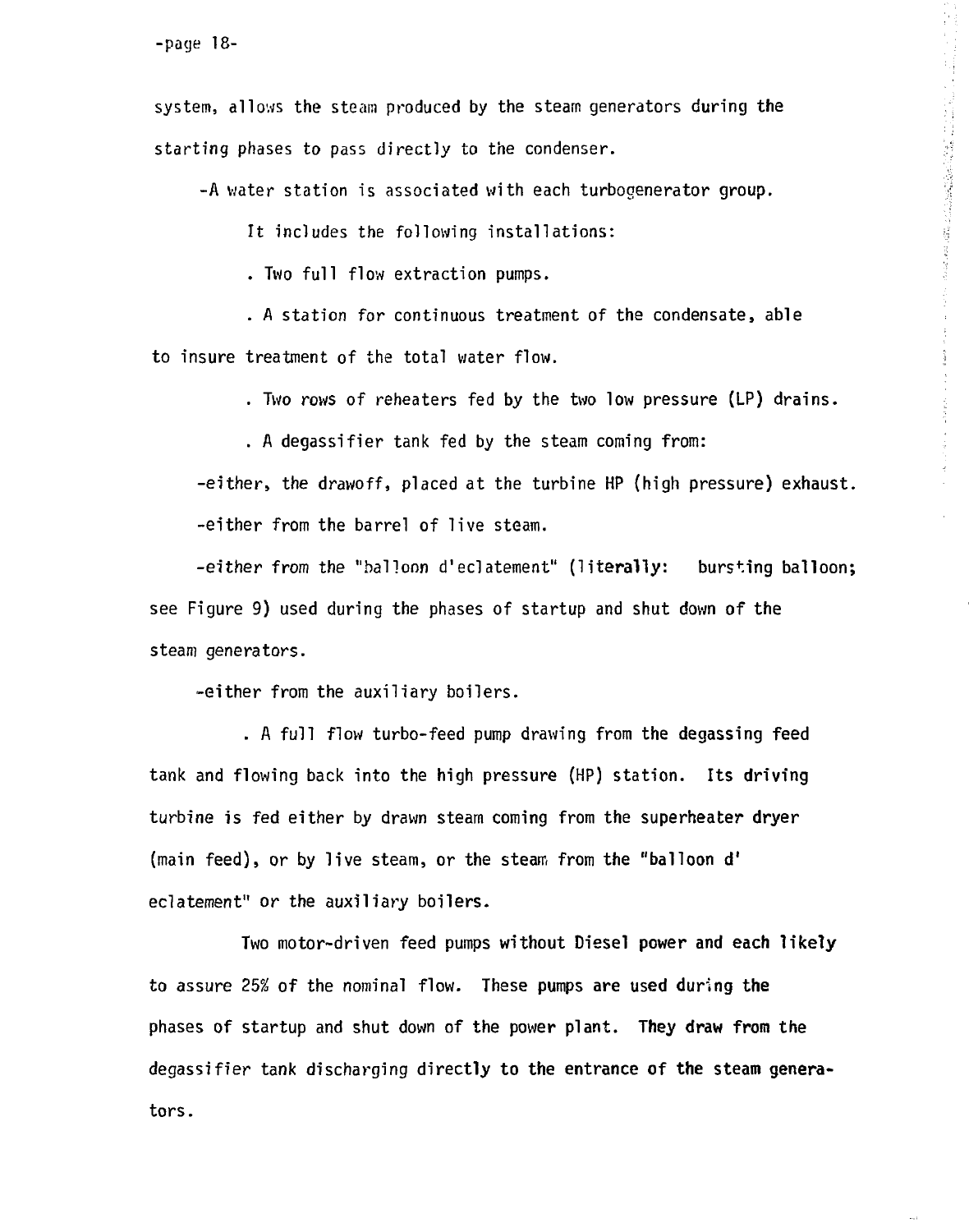-page 19-

. A high pressure (HP) water station made of two rows of 2 reheaters fed with HP steam drains.

. At the exit of the HP station, the feed water coming from the two water stations, comes into a common header before being sent to the 4 GV (steam generators).

## 3-5 - ELECTRIC DISTRIBUTION

The produced energy is released for each group through a 20/400 kV transformer **of** 500 MVA and 400 kV toward a 400 kV station placed at the edge **of** the site. This center made of two 400 kV will be connected as a first stage, to the 400 kV EDF network through two lines going to the station **of** St-VULBAS, and two lines going toward the station of GENISSIAT. Each group is coupled to the network through a circuit breaker **placed in the** engine room, a 20 kV coaxial cable and a 400 kV circuit **breaker placed at the** interconnection station. The auxiliary electrical **supply to the site comes from the following sources:**

**-Two sources external to** the .site independent from each **other, and consisting of:**

**a) the 400 kV network materialized by the interconnecting station; this source feeds the auxiliaries through two transformers called "drawoff" 20/6.6kV of 50 MVA with 2 secondary windings, each derived from the main alternater-transformer connections downstream of the circuit-breaker and placed on the energy release platforms.**

**-The 225 kV network reattached to the power plant by an antenna of the line 225 kV VULBAS-SERRIERES feeding in parallel two transformers called "auxiliaries" 225/6.6kV of 50 MVA, each with secondary windings installed**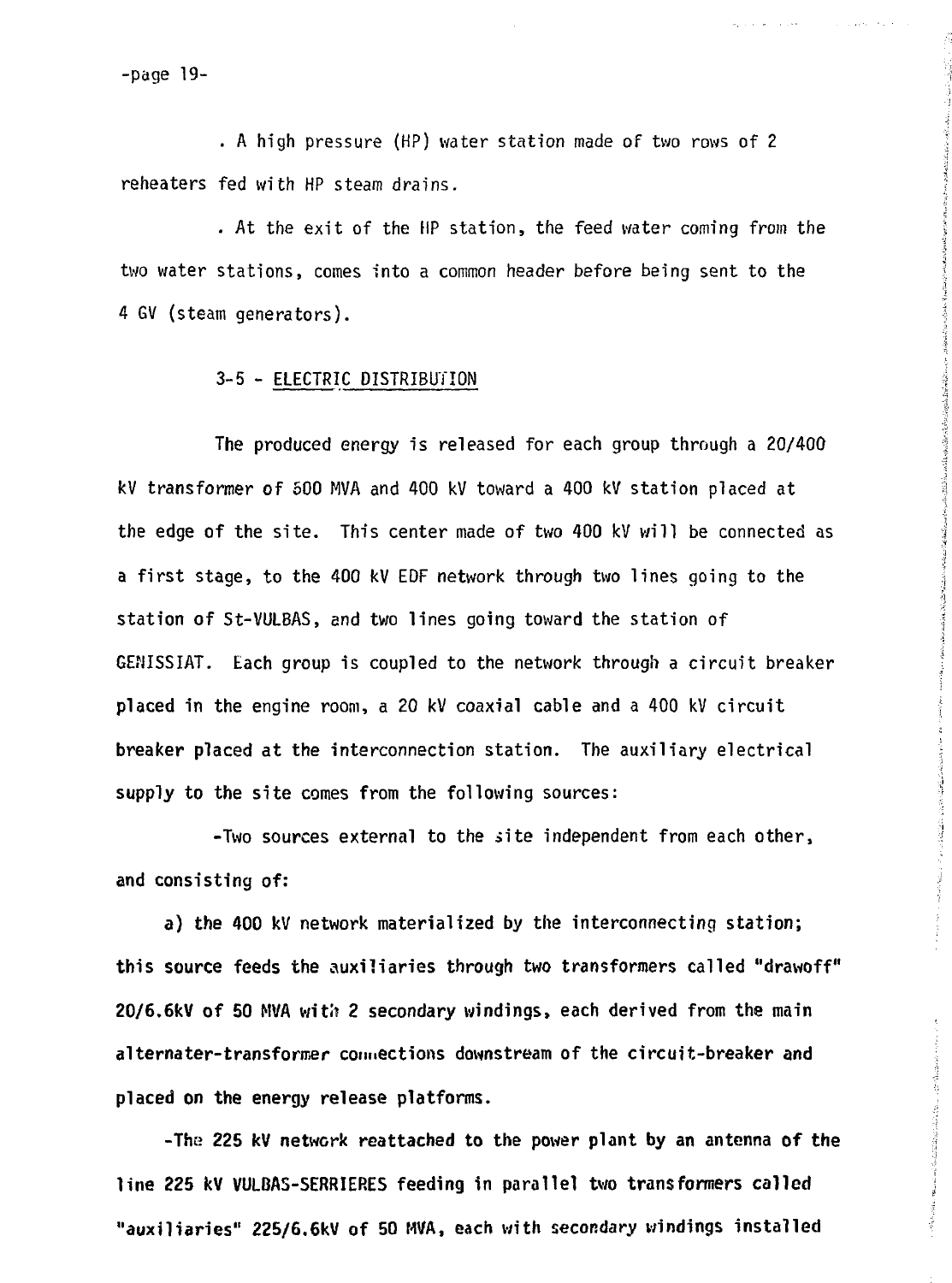on the platform south of the control building.

These auxiliary transformers are permanently energized, ready to respond instantly to the entire power plant auxiliaries, normally assured by the drawoff transformers in case of incident of the latter or on the 400 kV network.

그는 일을 만들어 보다 하루 이 후 지역에 들어가 있었다. 그는 아이들이 아니라 이 아이들이 그 그는 아이들이 아니라 이 사람이 없었다.

b) Two sources, internal to the site, independent of one another, made by two distinct units each including two Diesel generators of 2000 kV. Those two units are completely separated geographically and functionally (north and south from the control building). These two internal sources will feed, in case of loss of the two network sources a certain number of standby auxiliaries indispensable to the power plant safety and to the protection of important material.

The distribution network consists of two distinct half-networks, forming an extension of two redundant routes (A and B) of command control. Each half-network includes two sets of buses 6.6kV normal, each fed by the two external sources to the site, on one hand, and two sets of buses 6.6kV standby supplied each by the two sources external to the site and also by a diesel. As well as for the normal set of buses as for the standby set of buses, the 6.6kV and 380 V penetration panels of the two half-networks are installed in each of the two routes to the control building, **thus** separated geographically. The electrical connections between panels and sources and between  $\ldots$  (bottom of page 15 missing).

#### **3-5 - GENERAL OPERATIONS (Figure 9)**

**Operation vis-a-vis the network**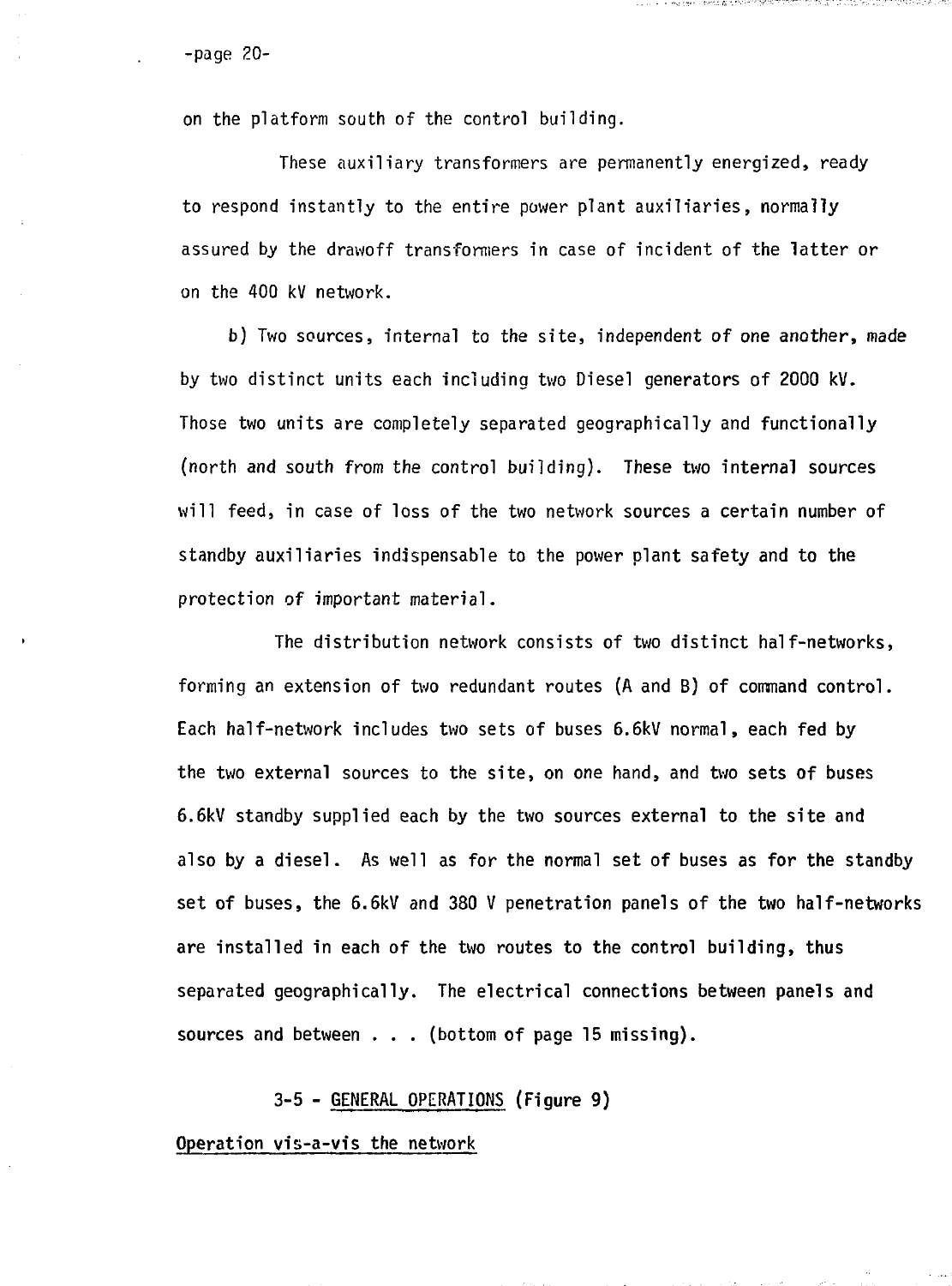-jpage 21-

The power station is controlled from one control room only, where are centralized all the means of choice of emission of command, and the necessary information to its control. The operator in the control room has the following computers:

-Two computers of treatment of core temperature (TRTC) insuring core surveillance, and providing reactor protection.

-A computer of detection and diagnosis of core defects (DDDC) giving information on the core physical control and associated circuits, without input to the safety system.

-A computer of complementary treatment of informations of the whole power plant. These two computers are not indispensable to the immediate operation of the power plant.

In case of unavailability of the control room, the operator has at his disposal, the necessary controls and information to control the shut down of the reactor and maintain it in a safe state, grouped in two half-panels, each placed in one aisle of the electric building. The fuel handling is done when the reactor is shut down, and is controlled from a decentralized control station in the reactor building.

#### General controls and modes of operation

The regulation is conceived to allow the power plant to assume the network demands as named above. This operation must then be adapted . . . (bottom of page 16 missing)

The variables which are subject to automatic regulation, the controlling variables and the regulating units are as follows: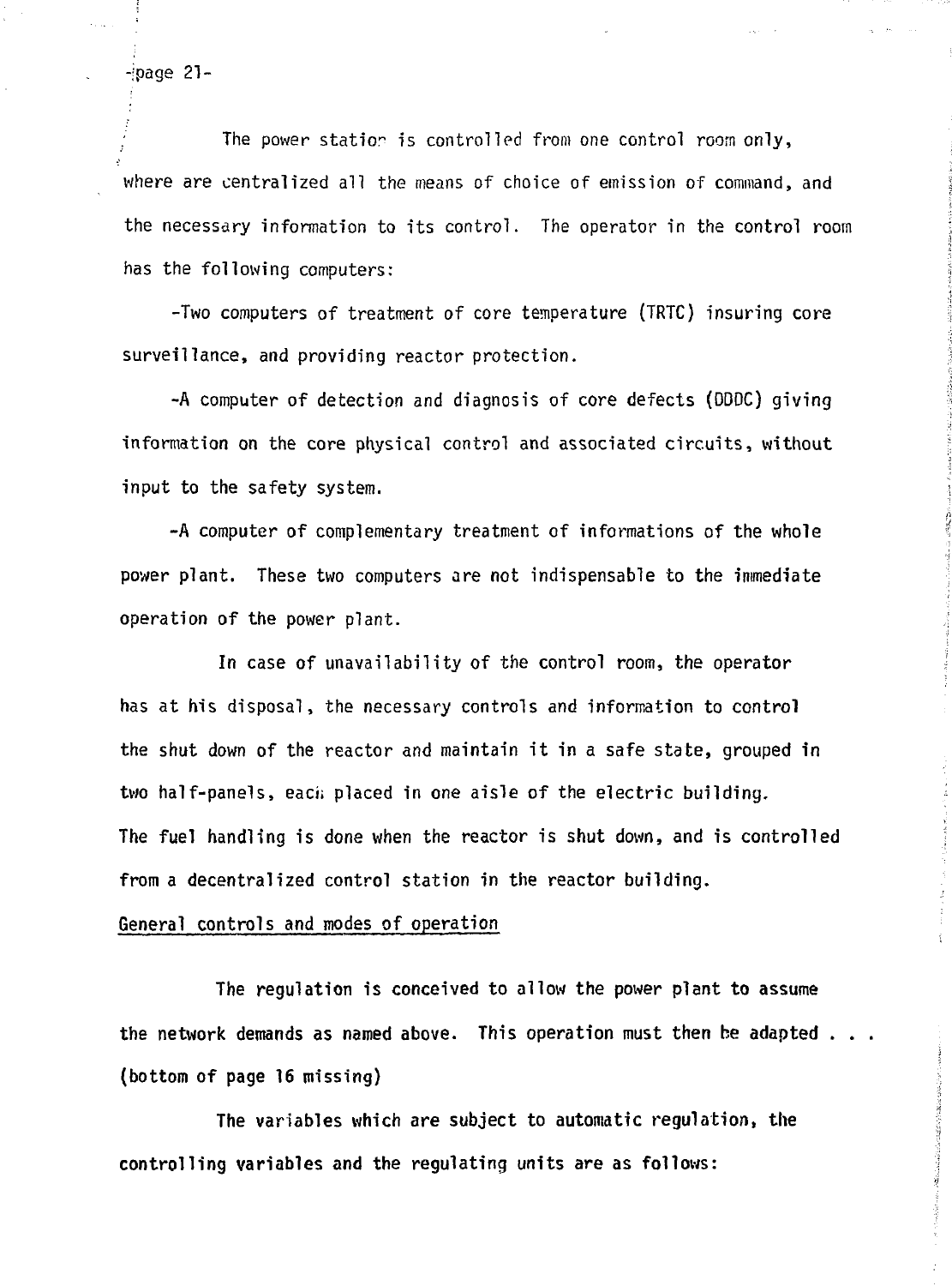-page 22-

| Controlled:<br>Variables                      | Controlling<br>Variables     | Regulating<br>Units                             |
|-----------------------------------------------|------------------------------|-------------------------------------------------|
|                                               |                              |                                                 |
| Sodium temperature at<br>steam generator exit | Steam generator feed<br>flow | Turbo-feed pump<br>$(speed +$<br>control valve) |
| Steam pressure                                | Steam flow                   | Turbine throttle<br>valve                       |
| Electric power                                | Secondary sodium<br>f1ow     | Secondary sodium<br>pumps (variable<br>speed)   |
| Average temperature<br>at core exit           | Reactivity                   | Control rods $(3)$                              |

end of the control of the new class that control the control of the control of the

For the reactor itself reactivity must be adjusted by three regulating rods (automatic action). For safety reasons, there is no automatic action on the primary sodium flow. The operator adjusts this flow manually after a variation in the power plant load.

### Possible operating states of the power plant

Besides the states of normal operating at nominal power or at partial power, a certain number of exceptional states were planned.

-Operating on the bypass circuit of the turbines.

-Operating with a stopped primary pump (limited power at 70% of nominal power).

-Operating with a secondary circuit out of service (limited power at 70%).

-Operating with a turbo-generator group out of service (limited power at 50%).

-Operating with a feed turbo-pump out of service (power limited at 75% if the electric feed pumps are available).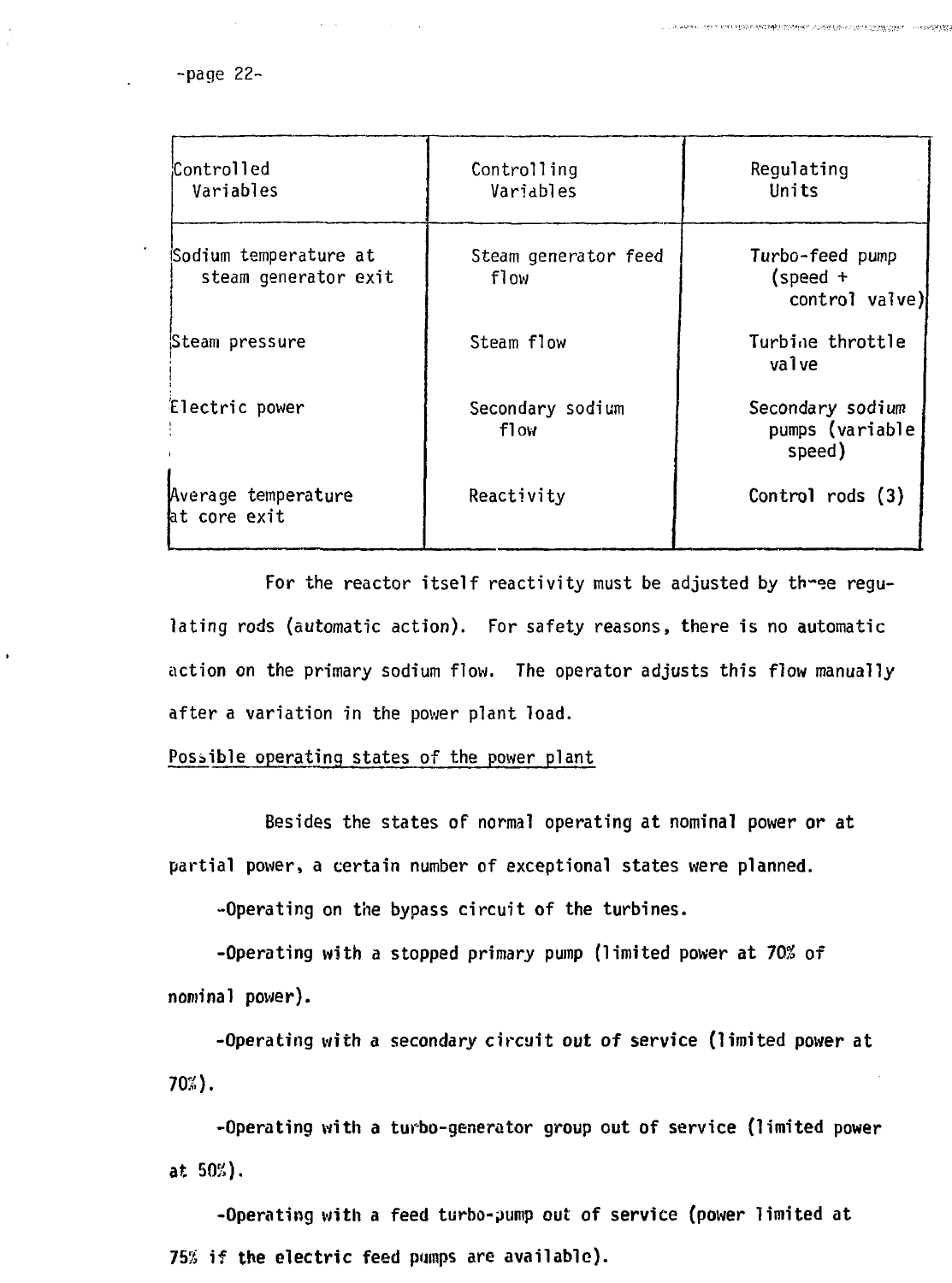-page 23-

Shut down states

Three states of shut down have been planned:

-hot shut down or, of short duration for which the hot primary sodium temperature is maintained in the vicinity of 330°C. This state corresponds to a position of reduced power after an incident or after an unplanned scram.

consequents in the

A TOWNSHIP TO THE TANK OF THE CONTRACTOR OF THE CONTRACTOR OF THE CONTRACTOR

-semi-hot shut down or, of average duration, during which, the hot primary sodium temperature is maintained at  $250^{\circ}$ C; this state corresponds at a week-end type shut down or "handling shut down" for debugging.

-cold shut down or, of long duration, for which the hot primary sodium temperature is equal to 180 $^{\circ}$ C; this state corresponds to "fuel handling", "insertion of equipment" or "shut down for cleaning".

Extraction of the decay heat is then assured by:

-either the steam generators fed by water and the associated circuits of startup-shut down for the states of hot shut down and eventually semi-hot.

-either by the sodium-air exchangers for the cold states and eventually semi-hot.

#### 4 - CONCLUSION

In this report were presented the main features and the general characteristics of this project which is an important step toward the realization of "commercial" power plants.

The first preparatory excavation work on the site began in December, 1974, and the decision to build must be made jointly by the three partners (EDF, ENEL, RWE) this year.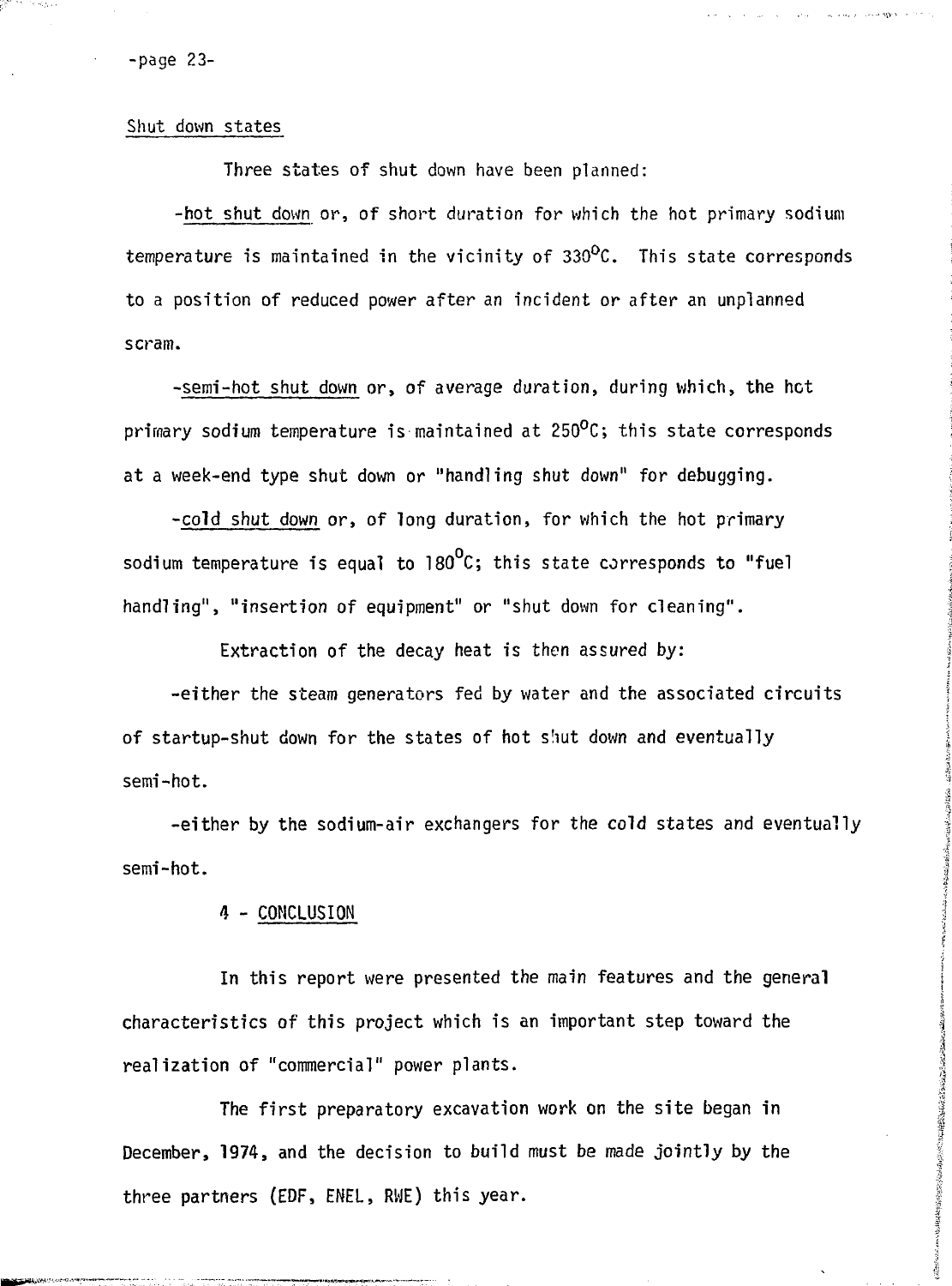-page 24-

At the same time, various authorizations will be given by NERSA. In particular, examination by competent authorities of the preliminary safety report has been accomplished according to the previously set schedule, and the construction permit should be granted before the end of the year, (report not dated).

Thus, the conditions today seem joined to insure progress of the project in a satisfactory manner. They seem equally encouraging to consider the development of other projects in France or abroad.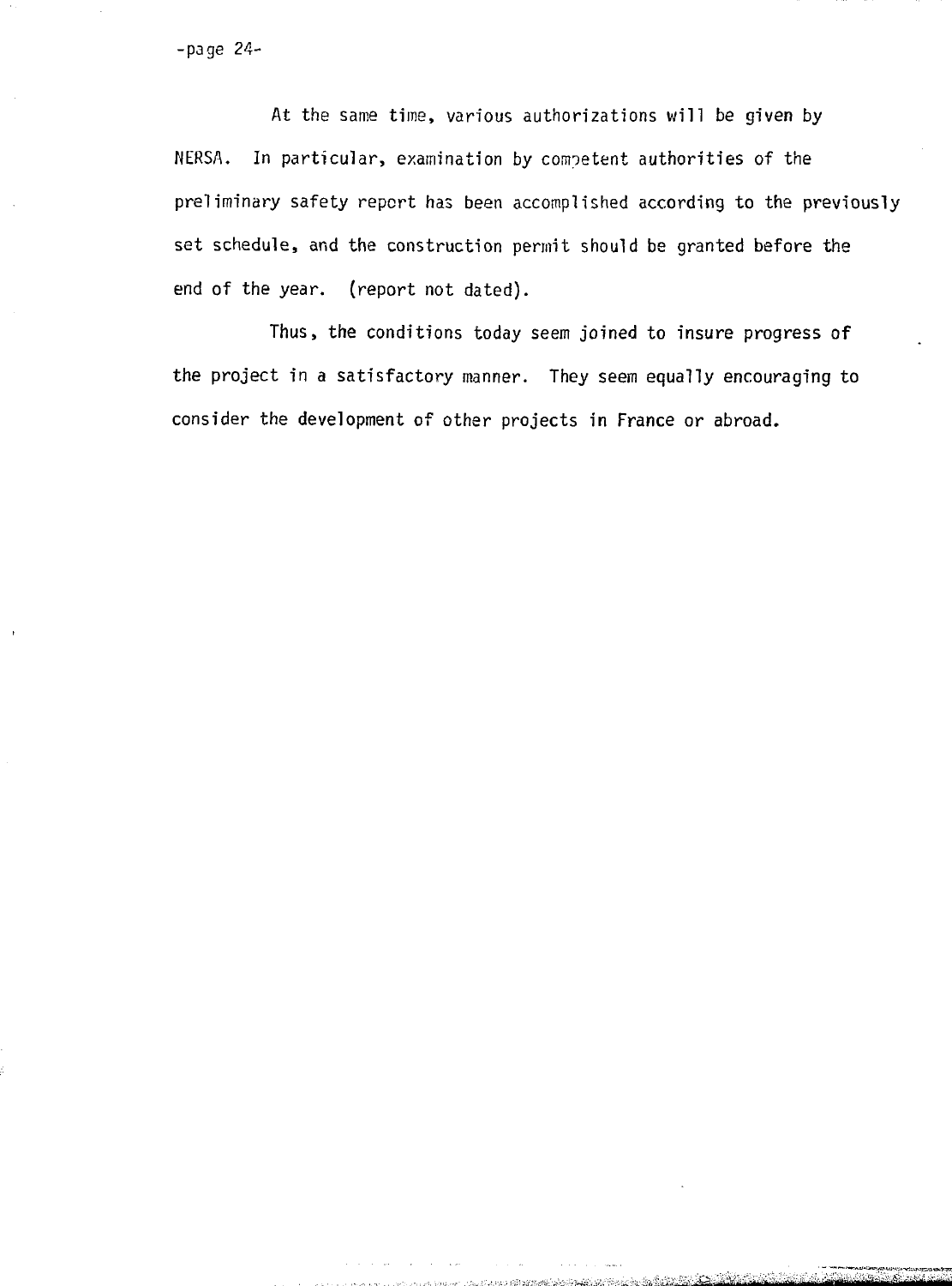-page 25-

## MAIN CHARACTERISTICS OF THE POWER PLANT

 $\sim$   $\sim$ 

 $\alpha$  , and  $\alpha$  , and  $\alpha$  , and  $\alpha$  , and  $\alpha$ 

 $\mathbf{q} = \mathbf{q} \times \mathbf{q}$  , where  $\mathbf{q} = \mathbf{q}$ 

 $\gamma_{\rm esc} = \gamma_{\rm B}$ 

 $\hat{\tau}_0$  is decreased.

SONE SPECIAL

## THZRMODYNAMIC CHARACTERISTICS

| -Thermal power                                     | 3000                 | MM           |
|----------------------------------------------------|----------------------|--------------|
| -Electric power                                    | 1200                 | MM           |
| -Efficiency                                        | 40                   | %            |
| -Primary system: Nature/Type                       | Sodium               | Integral     |
| . Mass of sodium                                   | 3300                 | Tons         |
| . Number of pumps                                  | 4                    |              |
| Temperature at core entrance                       | 395                  | $^{\circ}$ c |
| n<br>at core exit                                  | 545                  | $\circ_{c}$  |
| Total flow                                         | 16,400               | kg/s         |
| -Secondary system: Nature/Type                     | Sodium               | Loops        |
| . Number of loops and pumps                        | $4 - 4$              |              |
| . Number of intermediate exchangers                | 8                    |              |
| Temperature at entrance of intermediate exchangers | 345                  | $^{0}C$      |
| n<br>n<br>$\bullet$<br>Temperature at exit         | 525                  | $\circ_{c}$  |
| . Total flow                                       | 13,200               | kg/s         |
| . Total mass of sodium in the 4 loops              | 1,700                | Tons         |
| -Tertiary circuit: Nature                          | Water - steam        |              |
| . Number of steam generators                       | 1 per secondary loop |              |
| . Temperature of superheated steam                 | 490                  | $^{\circ}$   |
| Pressure of superheated steam                      | 180                  | bars         |
| Total steam flow                                   | 1360                 | kg/s         |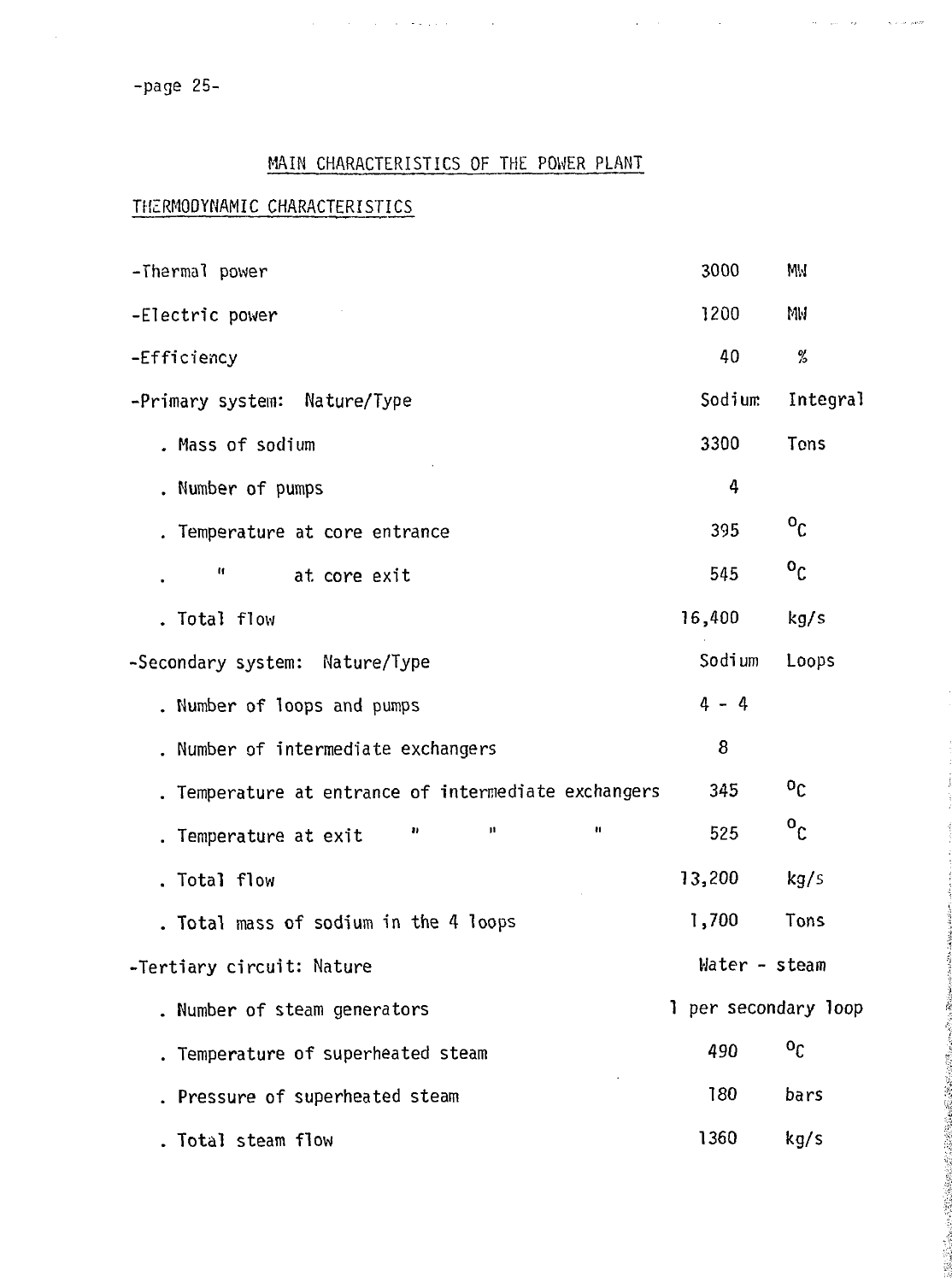-page 26-

CORE CHARACTERISTICS

|                                    | 15                         | 2                         |
|------------------------------------|----------------------------|---------------------------|
| -Maximum neutron flux              | $6.1 \times 10$            | n/cm/s                    |
| -Maximum power density             | 0.30                       | MW1                       |
| -Length of the core                | 1<br>$\boldsymbol{\gamma}$ | m                         |
| -Fuel assemblies                   |                            |                           |
| . Number                           | 364                        |                           |
| . Length of an assembly            | 5.4                        | т                         |
| . Nature of the fuel               | $002 - Pu 0^2$             |                           |
| . Number of pins                   | 271                        |                           |
| -Nominal maximum clad temperature  | 620                        | $\mathbf{p}^{\mathbf{O}}$ |
| -Maximum rate of combustion        | 70,000                     | MW/days/ton               |
| -Core life with a 0.85 load factor | 850                        | Days                      |
| -Time between fuel handling        | 12 <sub>2</sub>            | Months                    |
| -Breeding gain                     | 0.2                        |                           |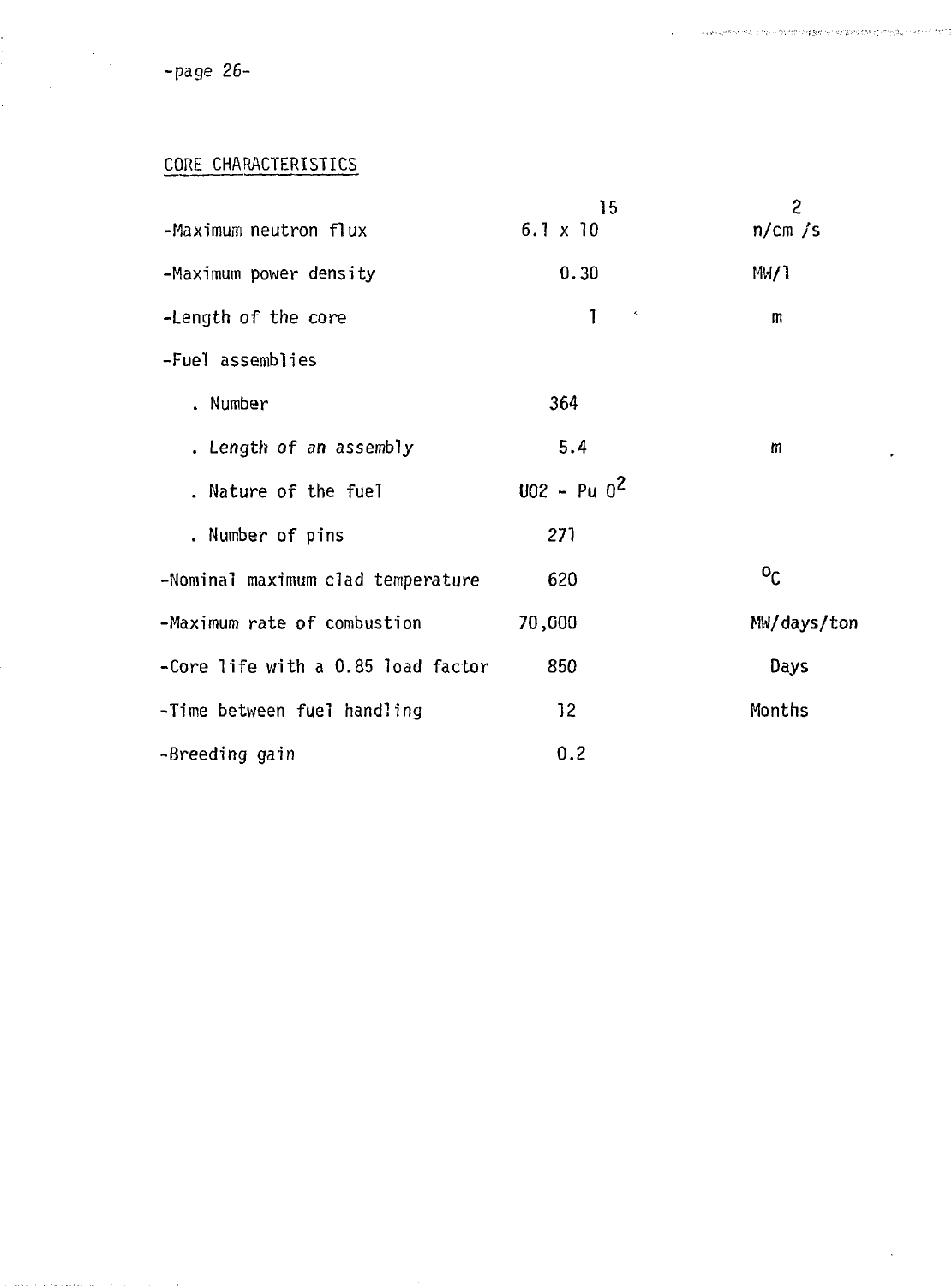

**ARTICLES**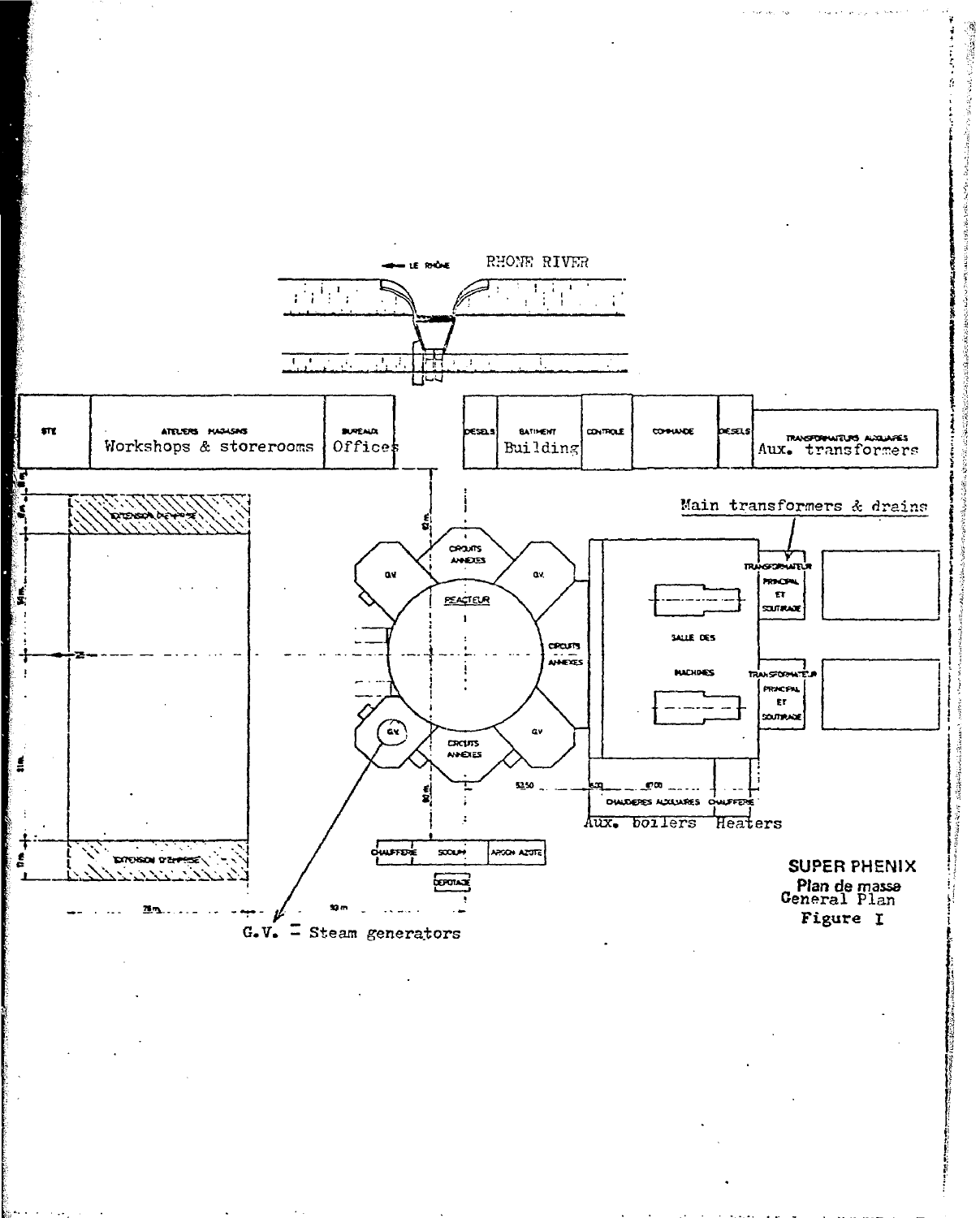

mentaturus deven biografica mentaturum museum program (

REACTOR BUILDING - PLAN VIEW SUPER PHENIX Bâtiment réacteur, vue en plan

Figure 2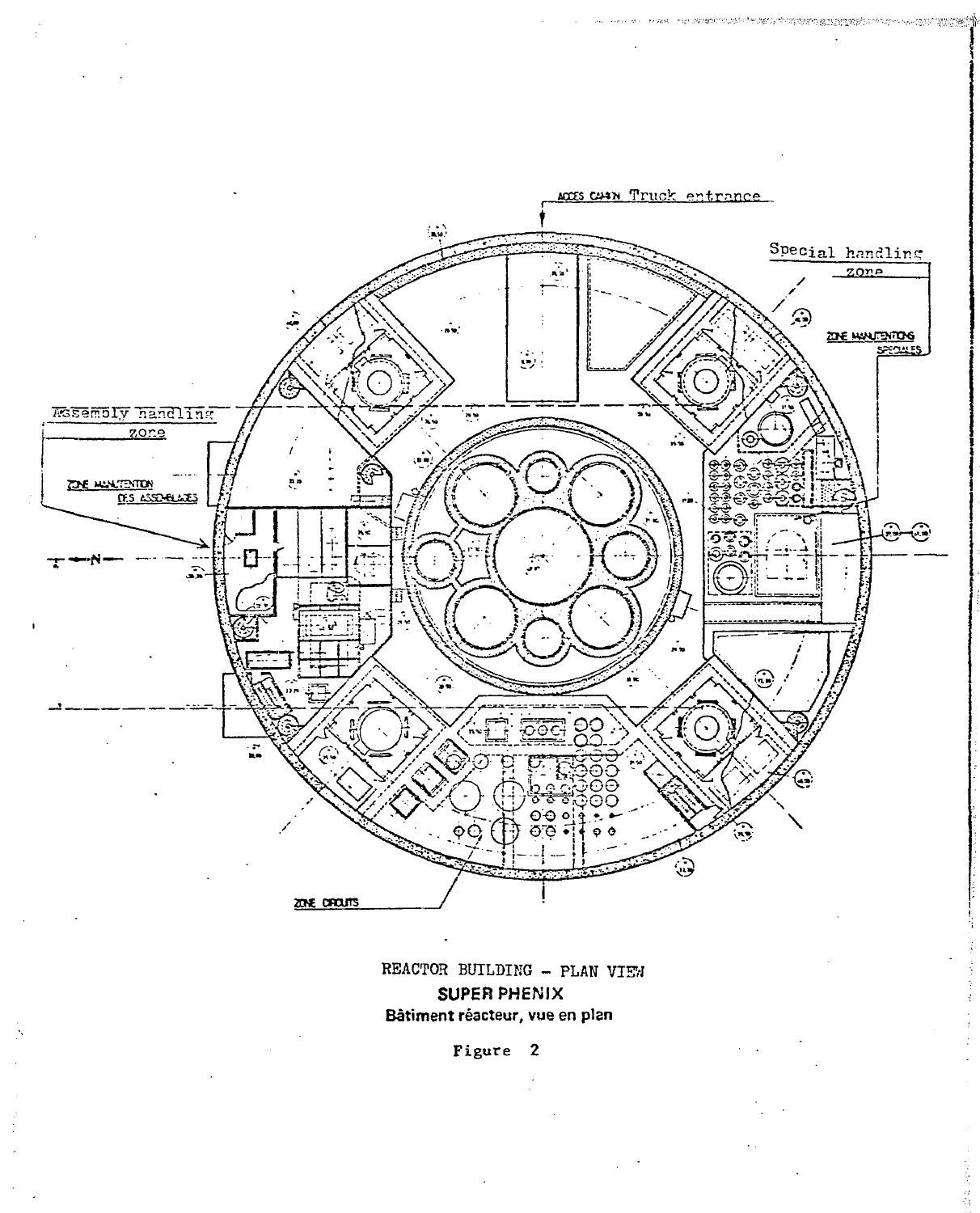

no

Bâtiment Réacteur - Elévation Figure 3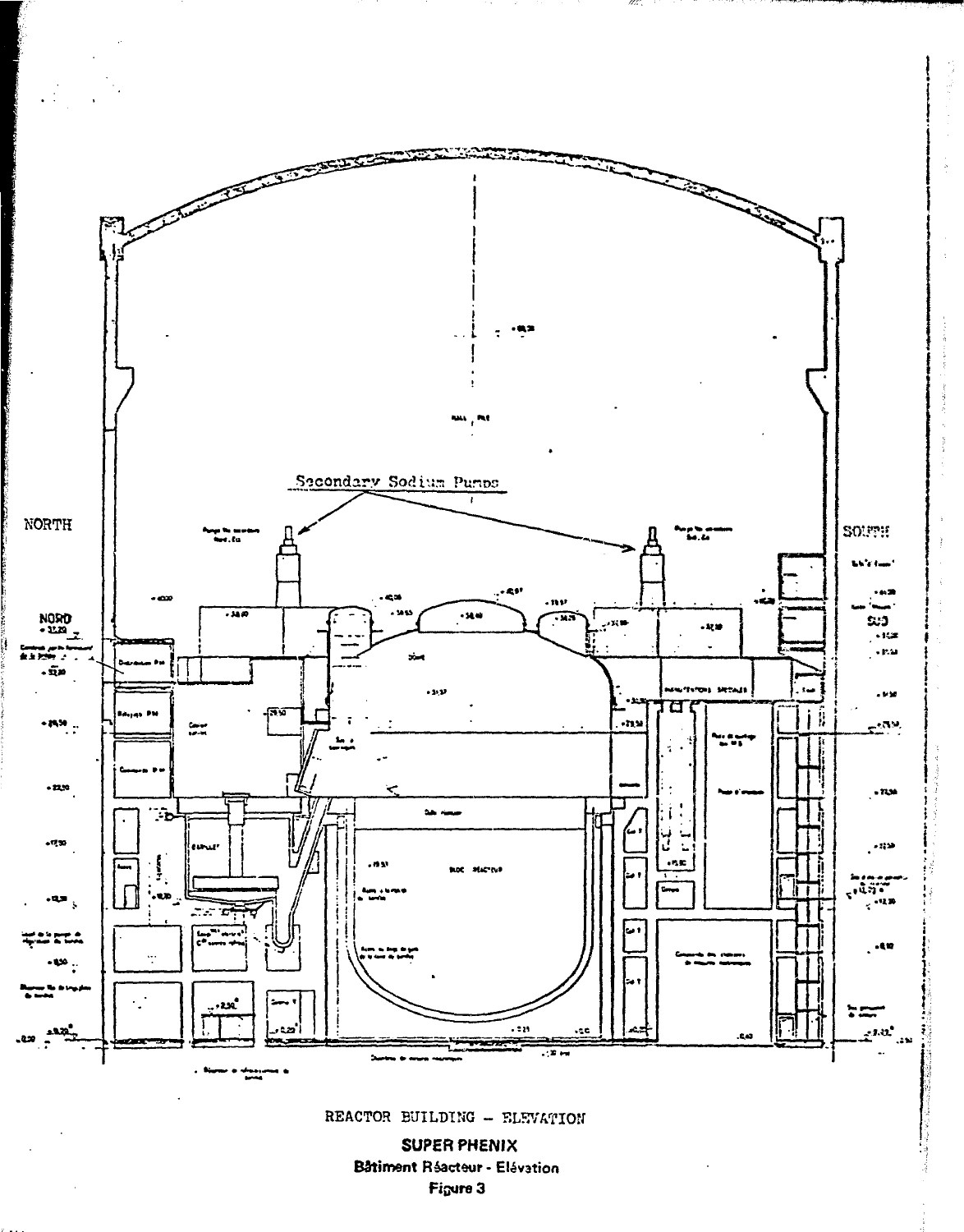

**SUPER PHENIX** 

18e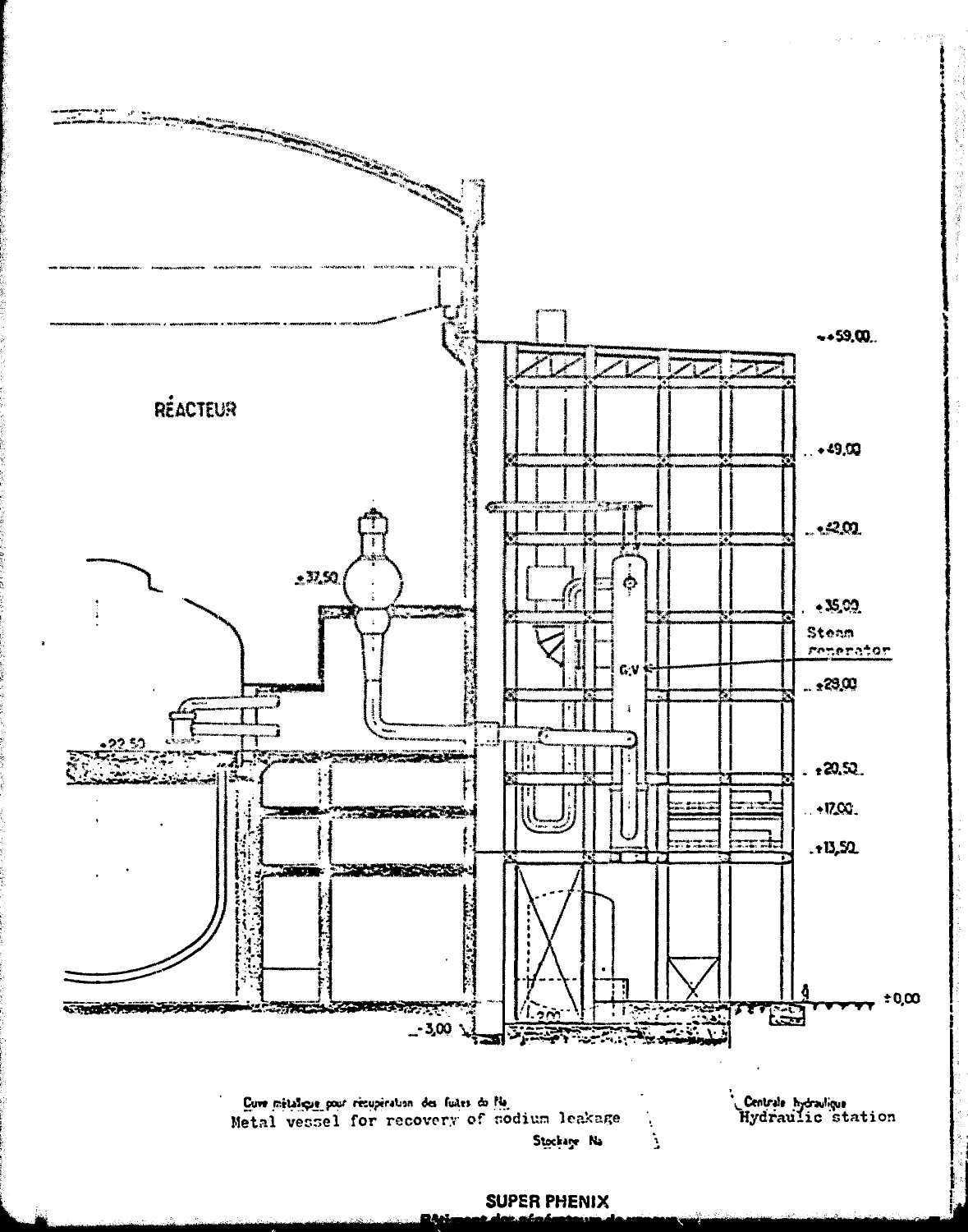

Reactor Cross-section Through Pump and Heat Exchanger

## **SUPER PHENIX**

Bloc réacteur "coupe par pompe et échangeur" Figure 5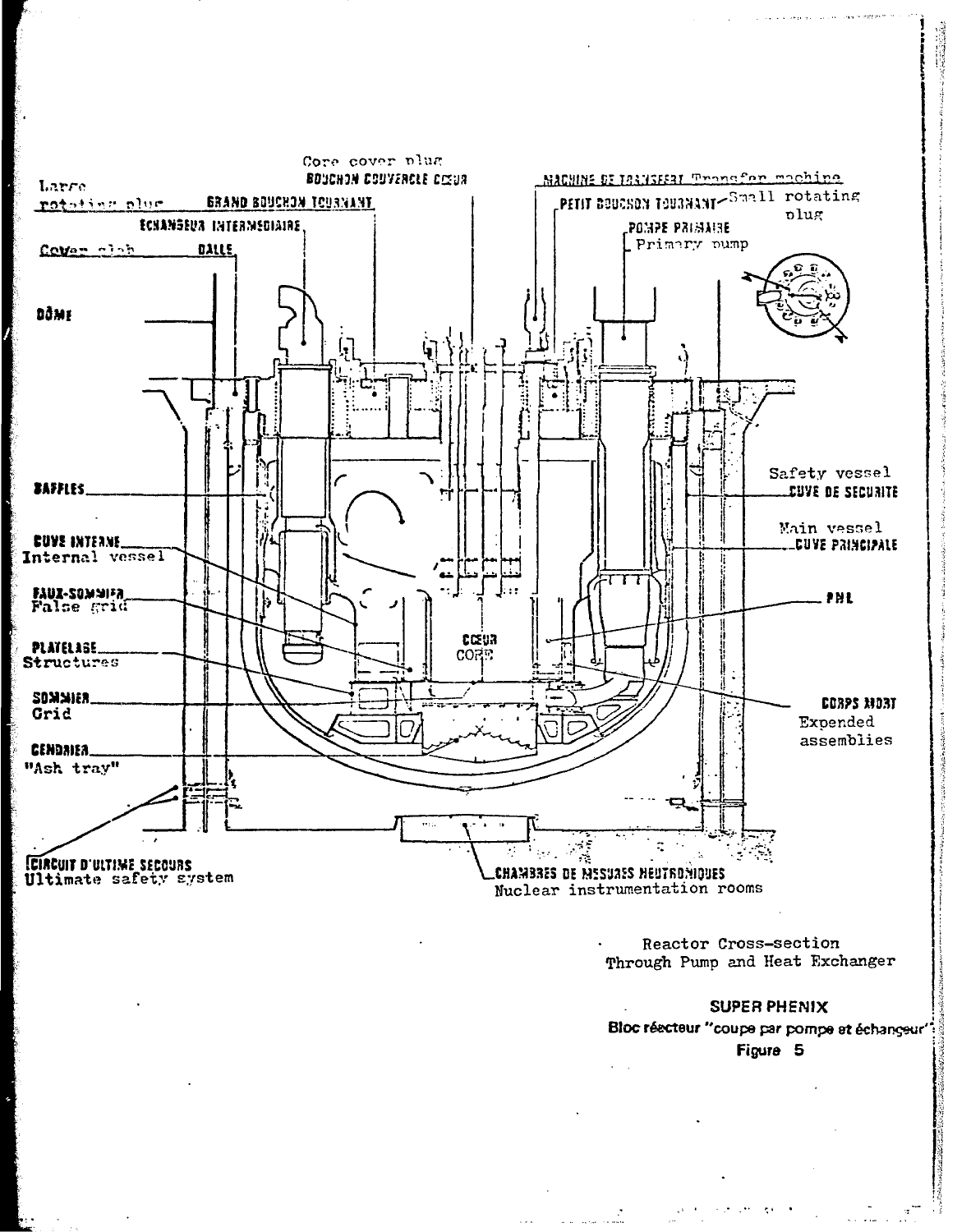

## **ESAS A TOURNIQUET**

**HAOU D'OBSERVATION** observation port

REACTOR-UPPER LEVELS

**SUPER PHENIX** Bloc réacteur "grenier" Figure 6

. PETIT BOUCHON TOURNANT SMALL rotat. plug TROU B'ACCES AU P.C.D.R. acces port **GRAND BOUCHON TOURNANT large rotating** plug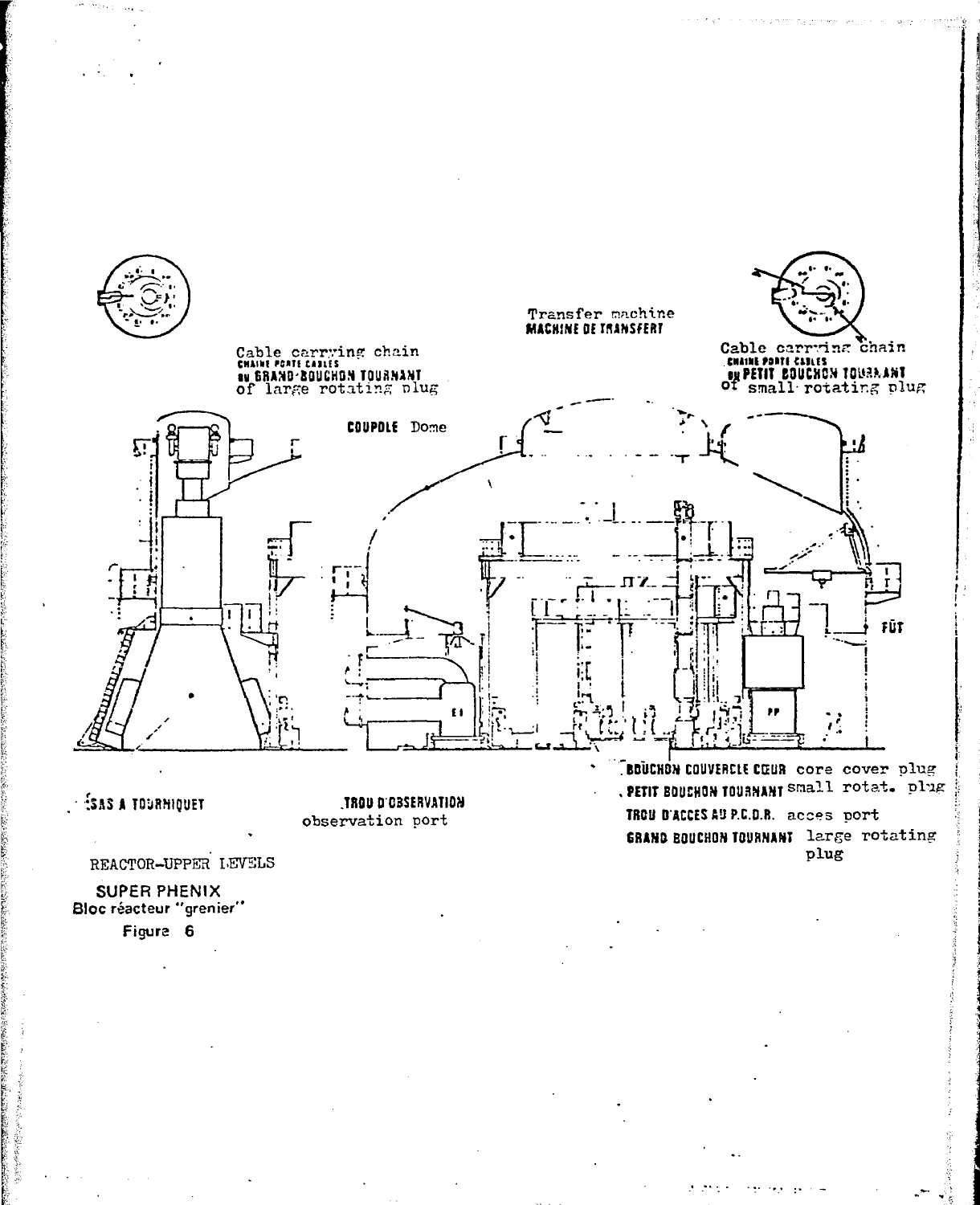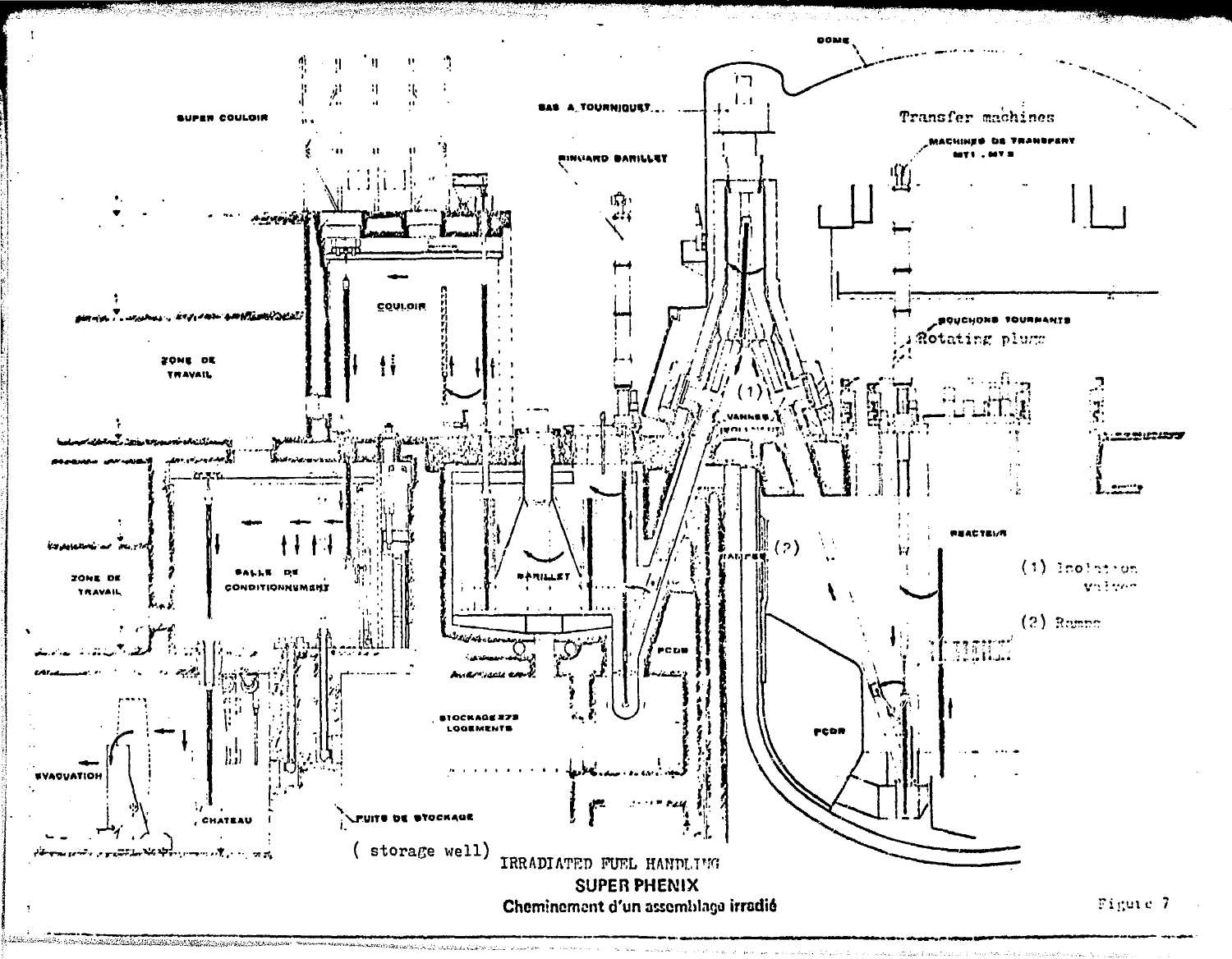